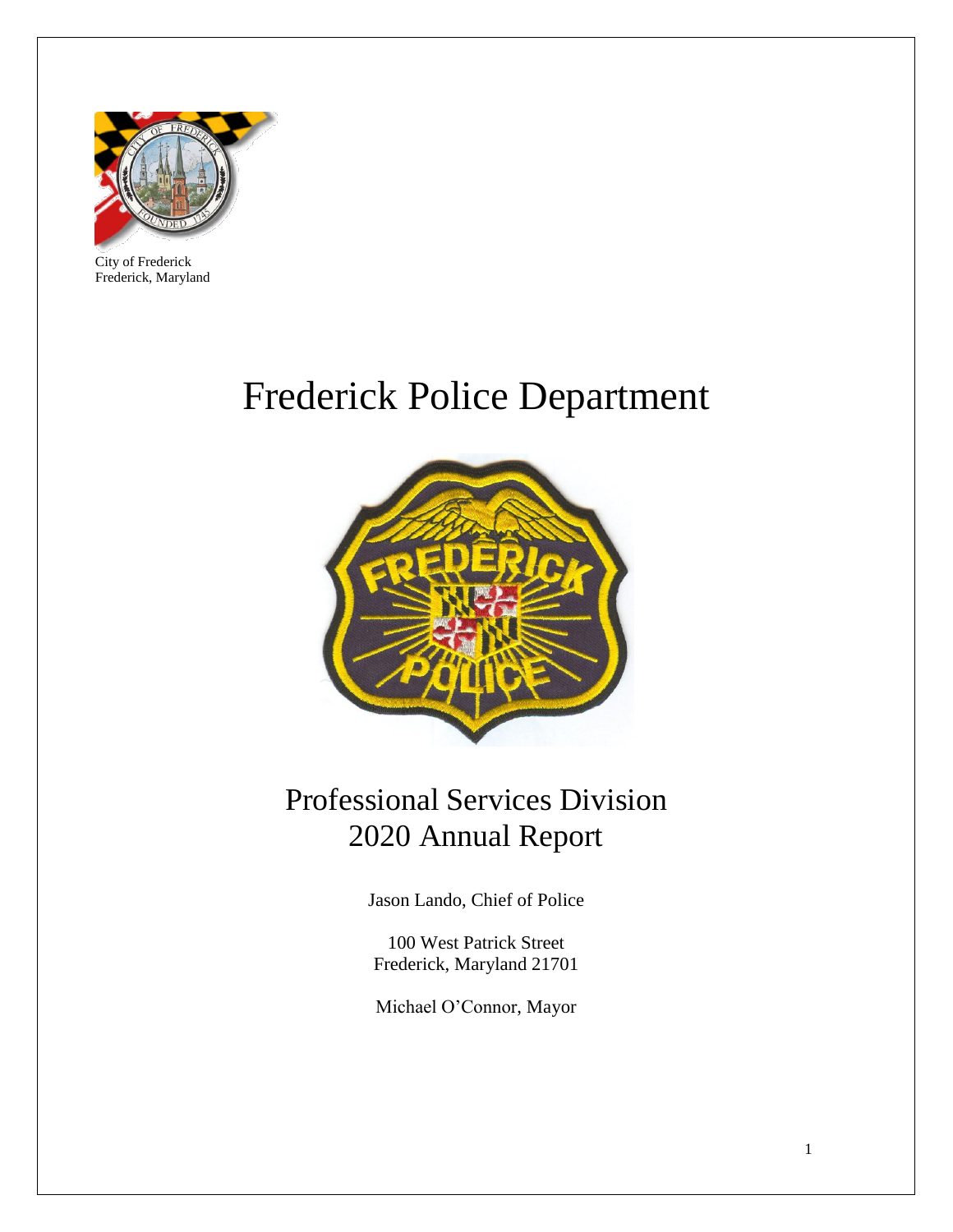### **Table of Contents**

| Use of Force                           | pgs. 3-16  |
|----------------------------------------|------------|
| Complaints and Internal Investigations | pgs. 18-21 |
| Glossary                               | pgs. 22-24 |

### **Introduction**

This Professional Services Division (PSD) Annual Report is part of a continuing effort to educate the citizens of Frederick in the operations of their police department. The information contained in this report covers:

- 2020 Use of Force Statistics,
- 2020 Complaints and Internal Investigations.

### **Staff**

Lieutenant Sean Carr, Commander Sergeant Justin Thomas, Internal Affairs Unit Supervisor Janine Campbell, Internal Affairs Unit Administrative Assistant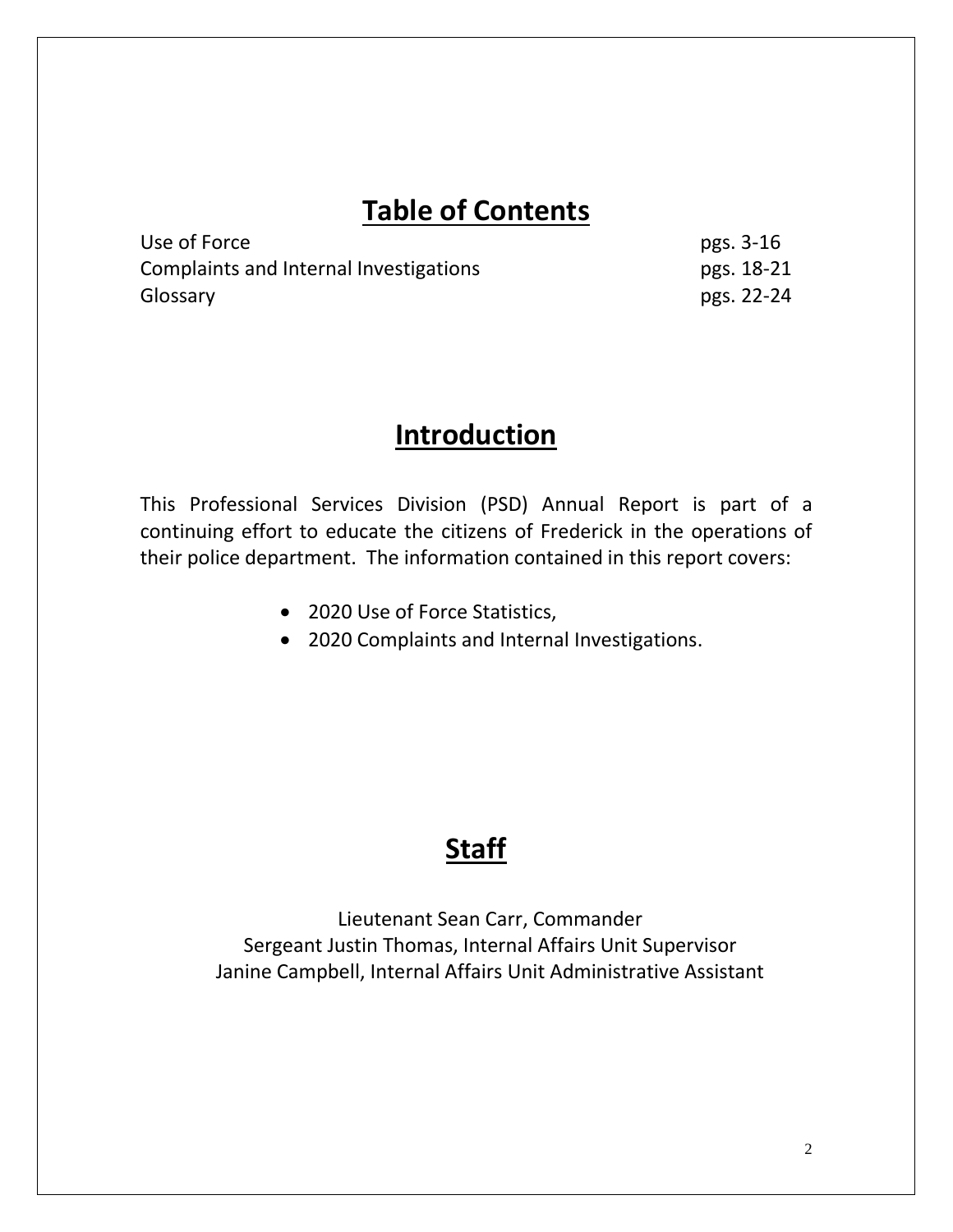# **Use of Force Reporting**

The Frederick Police Department's (FPD) use of force reporting requirements are detailed in General Order 705, "Use of Force." This General Order is reviewed annually in March by the Professional Services Division Commander and complies with the Maryland Police and Correctional Training Commission (MPCTC) standards. In addition to complying with MPCTC standards, G.O. 705 is used in the Department's Commission on Accreditation for Law Enforcement Agencies, Inc. (CALEA) standard files as our written directive proof of compliance for the applicable CALEA standards related to Use of Force.

With few exceptions, force is required to be reported if an officer:

- Uses any force which causes any visible or apparent physical injury or complaint of injury, or which results in medical treatment for the individual or the officer;
- Uses any object, including but not limited to, a baton, hand, fist, or foot, to strike or attempt to strike a blow to a subject;
- Uses a baton in any manner to control a resistant subject this includes strikes and blocks as well as control holds utilizing the baton;
- Uses force in such a way as to cause a subject to suffer a blow to the head, even if that blow to the head is accidental;
- Uses O.C. Spray or any other chemical agent;
- Uses a conducted electrical weapon ("CEW", a Taser®);
- Discharges a firearm under circumstances that require a use of force report per General Order 720, "Deadly Force Guidelines," i.e., discharge of a firearm at an individual regardless of whether the person is actually struck;
- Utilizes a canine for a physical apprehension;
- Uses force during or after which a subject loses consciousness;
- Uses any empty-hand control technique that does not cause injury or complaint of injury to the officer or the subject the force is applied to and does not result in medical treatment for subject or officer; or
- Points a firearm or a CEW at any person.

The Frederick Police Department's use of force policies strictly prohibits the following tactics/techniques by its personnel (barring an imminent threat of death/serious bodily injury to an officer's safety or the safety of a third party):

- The deliberate placement of body weight on any portion of the spinal column or airway;
- Strangle or choke holds which restrict the ability of an individual to breathe or that restrict the flow of blood to the brain;
- Intentional, direct blows to the head;
- Dragging an individual along the ground, floor or stairs;
- Binding an arrestee's hands and feet together (commonly referred to as "hog tying"); and
- Any inappropriate or excessive force of any type.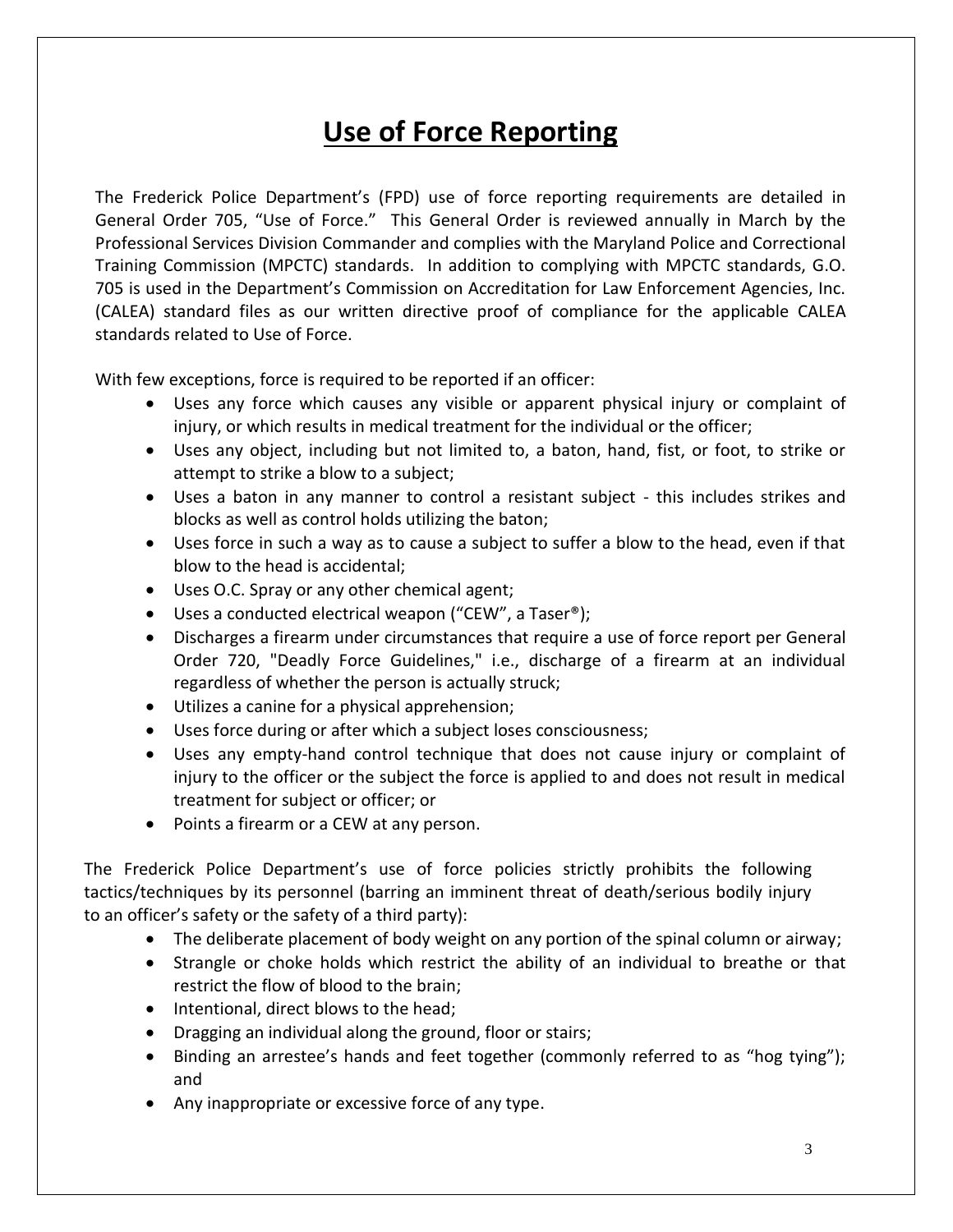Any officer who uses force must notify his supervisor as soon as possible. The supervisor is responsible for an initial inquiry to gather the facts regarding the use of force. The review process for a use of force incident requires the officer's first-line Supervisor, Division Commander, and Bureau Commander to review the circumstances of the incident and the type of force used to determine if its application was appropriate or inappropriate.

The Chief of Police reviews use of force reports involving the use of CEWs, batons, firearms, canine bites, and any incident in which any person incurs a serious physical injury. The Chief may, at his discretion, review any other use of force report. This stringent review process—which occurs whether or not the affected citizen makes a complaint—demonstrates the Department's commitment to fair and equal treatment for all citizens, as well as commitment to our policies.

In addition to the annual Department report published via the City of Frederick website, the Frederick Police Department began participating in the Federal Bureau of Investigation's National Use of Force Data Collection program in January, 2020. The National Use of Force Data Collection program is a monthly statistical compilation of police involved use of force incidents that involve one or more of the following:

- The death of an individual involved with a police use of force incident;
- The serious bodily injury of a person involved with a police use of force incident; or
- The discharge of a firearm by a law enforcement officer at, or in the direction of, a person.
- Information concerning the FBI National Use of Force Data Collection program can be found at<https://www.fbi.gov/services/cjis/ucr/use-of-force> .

In 2020, the Frederick Police Department also submitted the appropriate documentation to the Maryland Police Training and Standards Commission verifying its compliance with the Presidential Executive Order on Safe Policing for Safe Communities (Executive Order No. 13929, Section 2).

#### **Duty to Intervene**

The Frederick Police Department instills and expects a high level of accountability for all its employees. Commensurate with that philosophy is the requirement that employees have a duty to intervene to prevent or stop the use of excessive force by another officer as soon as it is safe and reasonable to do so. Additionally employees are required to report such circumstances to his/her supervisor immediately. A written directive requires employees to intervene and notify appropriate supervisory authority if they observe another agency employee or public safety associate engage in any unreasonable use of force or if they become aware of any violation of departmental policy, state/provincial or federal law, or local ordinance.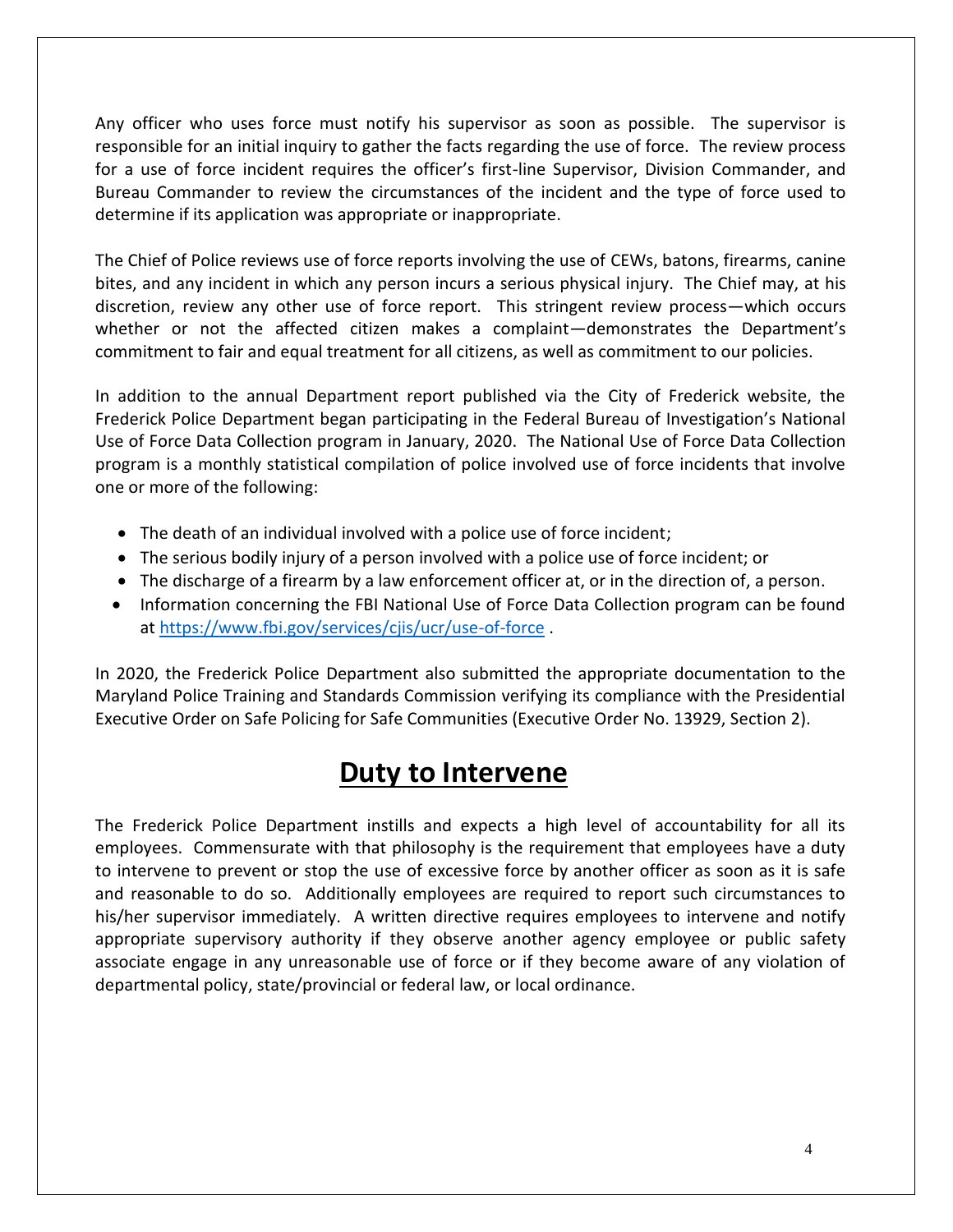# **Use of Force**

In 2020, 166 use of force incidents met reporting requirements as mandated by General Order 705. The 166 reported incidents involved 559 applications of force techniques by officers. The 559 applications of force were applied to 183 individuals.

| 166                 | Use of Force Incidents                  |
|---------------------|-----------------------------------------|
| 183                 | Persons subjected to Force              |
| 559                 | <b>Applications of Force Techniques</b> |
| 2,124 <sup>1</sup>  | <b>Total Custodial Arrests</b>          |
| 94,862 <sup>2</sup> | Calls for Service                       |

#### **Table 1: 2020 Use of Force at a Glance**

It is important to understand the differences between the number of *use of force incidents, persons subjected to force, and applications of force techniques*. In many cases, when a person resists arrest, more than one officer is required to use force to gain control of and/or arrest that person. Also, a single incident can involve more than one resistant person who is required to be taken into custody. Officers may need to employ more than one use of force technique to subdue a resistant person.

In addition, it is possible that a single officer may be required to use force on more than one person to protect himself or to make an arrest. Lastly, not all uses of force result in the arrest or the taking into custody of a person. For example, the pointing of a firearm does not automatically indicate the person at whom the weapon was pointed was arrested. This type of force is often used by officers to protect themselves in potentially dangerous and unfamiliar situations. To summarize, a single use of force incident may involve multiple officers and/or persons being subjected to one or more applications of force.

 $\overline{a}$ 

 $1$  This figure does not include subjects arrested and released without charges or subjects taken into custody for an emergency psychological evaluation (E.P.).

 $<sup>2</sup>$  This reflects clean data after the elimination of duplicate calls for service or cancelled calls for service.</sup>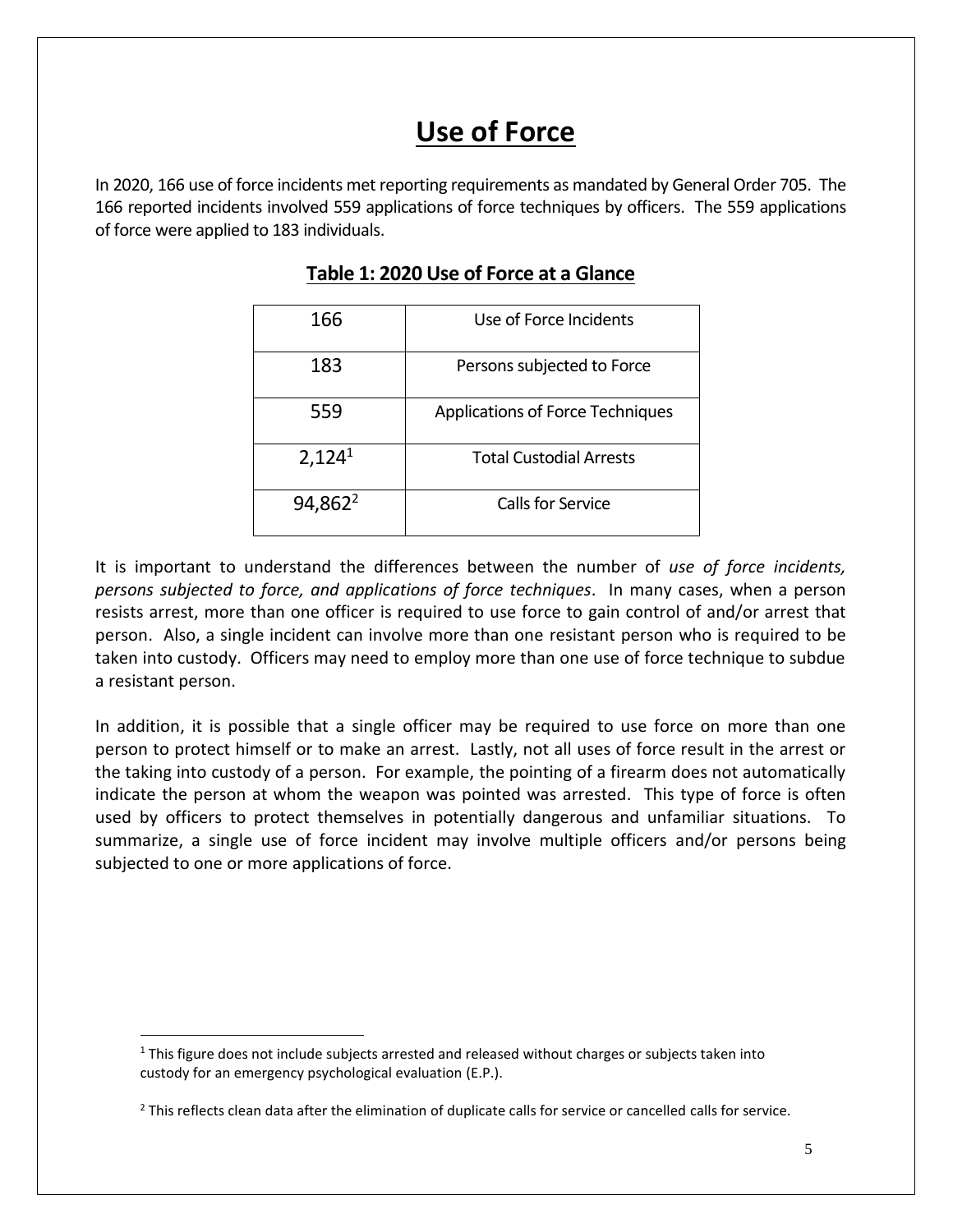

|                           | 2017 | 2018 | 2019 | 2020 |
|---------------------------|------|------|------|------|
| Use of Force Incidents    | 144  | 161  | 174  | 166  |
| Use of Force with $E.P.3$ |      | 30   |      | 56   |

The charts above illustrate the call types which most frequently necessitated the application of force by officers. These calls for service frequently involve unstable and/or violent encounters. Calls involving assaults and disorderly subjects were among the highest call type that required a Use of Force (UOF) by the officer. These calls for service, by their nature, frequently generate a higher incidence of uses of force due to the unstable nature of the individuals involved. In addition to the incidents listed above, in 2020 there were 2 use of force incidents where no criminal charges were filed or emergency petition (E.P.) completed. One incident involved an out of control child at an elementary school that assaulted teachers. Force was used to gain compliance until guardians could arrive to defuse the situation. The second incident a subject who was being transported to the hospital. The subject began to assault Fire Department staff and control holds were utilized to prevent injury to EMS personnel. Due to the totality of the circumstances in both instances, no E.P. or charges were filed in either incident.

All of the above call types require enhanced safety protocols by officers to ensure the safety of the individual, general public and themselves. Historically, calls for emergency petitions are the highest call types for UOF and that trend continued in 2020. Assaults, domestic disputes and wanted subjects (warrants) types typically involve persons who are either in an active confrontation/agitated state upon contact by officers or who seek to evade contact/apprehension by officers. Similar to emergency petitions are calls involving the use/possession of controlled dangerous substances. These individuals are under the influence of various types of substances,

 $\overline{a}$ 

<sup>&</sup>lt;sup>3</sup> Petition for Emergency Evaluation, or Emergency Petition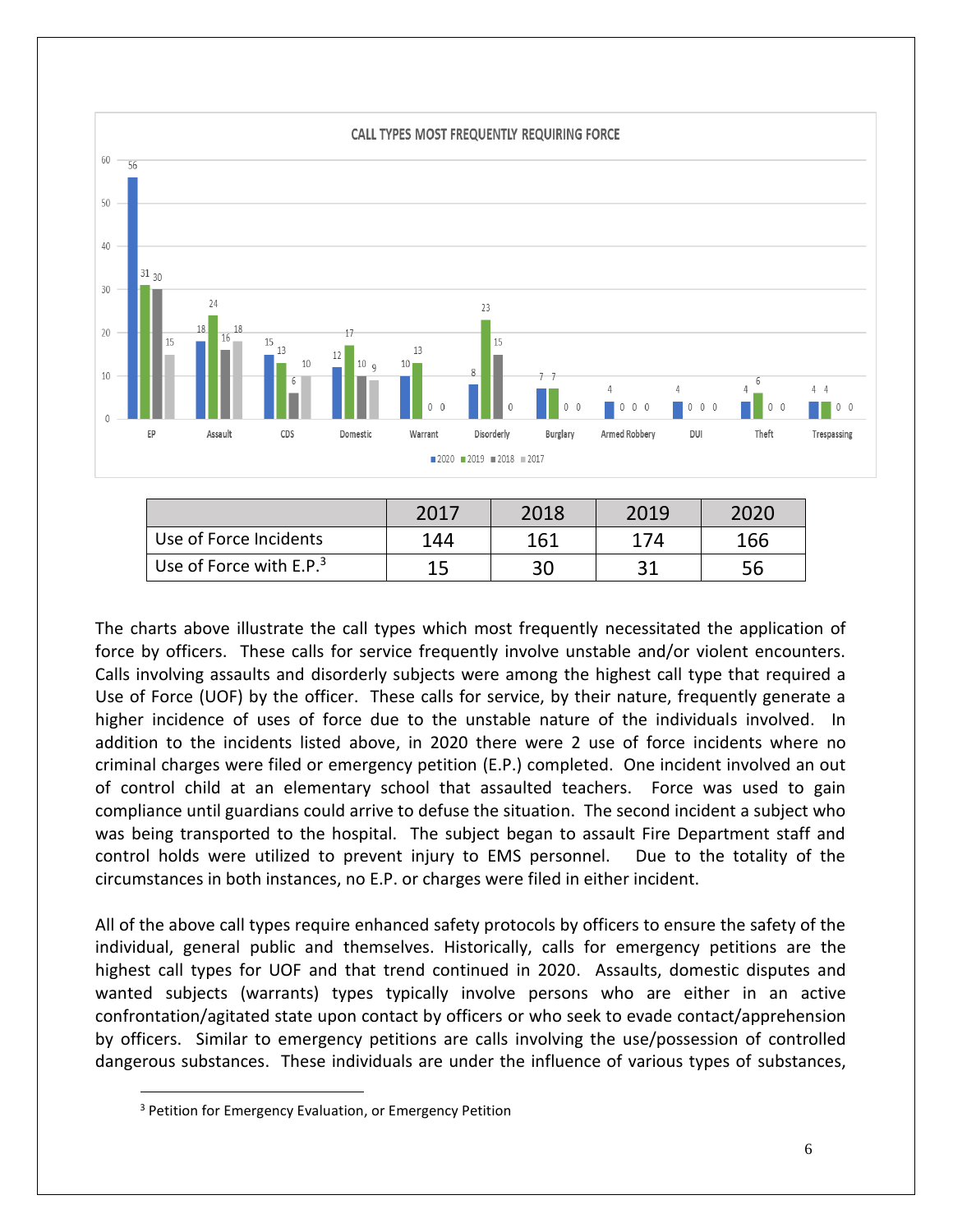which impairs their ability to think/act rationally, requiring enhanced safety protocols on the part of officers.

The City of Frederick is home to several community organizations that focus on providing mental health services to the citizens of Frederick. The most prominent of these organizations is Sheppard Pratt. Sheppard Pratt provides both in-patient and outpatient services for persons within the City of Frederick. Many individuals travel to the City of Frederick to receive treatment offered by Sheppard Pratt. Additionally, Sheppard Pratt offers a program known as the Assertive Community Treatment (ACT), where individuals with severe mental illness/conditions are provided assistance. Sheppard Pratt works in partnership with the Frederick Police Department on a daily basis to provide these services. The proliferation of mental health services, and persons seeking those services, within the City of Frederick serves to account for the annually higher numbers of emergency petitions.



5,000  $4,165$ <sub>3</sub>,916 4.000 3,000  $2,214$ 

2018-2020 Custodial Arrests



2020 showed a decrease in calls for service by 8.8% Custodial Arrests decreased by 49% in 2020

### **Custodial Arrest Breakdown 2018-2020**

|      | White<br>Non-Hispanic |        | <b>Black</b><br>Non-Hispanic |        | Hispanic/<br>Latino<br>Any Race |        | Other |        | Total |
|------|-----------------------|--------|------------------------------|--------|---------------------------------|--------|-------|--------|-------|
|      | Male                  | Female | Male                         | Female | Male                            | Female | Male  | Female |       |
| 2020 | 694                   | 308    | 677                          | 149    | 213                             | 51     | 26    | 6      | 2,124 |
| 2019 | 1334                  | 597    | 1391                         | 337    | 394                             | 78     | 27    |        | 4,165 |
| 2018 | 1309                  | 618    | 1212                         | 361    | 289                             | 88     | 25    | 14     | 3,916 |

The charts above reflect the breakdown of custodial arrests made by the Frederick Police Department as well as the breakdown of persons against whom force was used. An important note to consider regarding the number of custodial arrests in 2020 is the impact of COVID-19. The COVID-19 pandemic, which spanned the vast majority of 2020, necessitated a shift in enforcement activities to primarily reactive. This was done to limit potential exposures to both officers and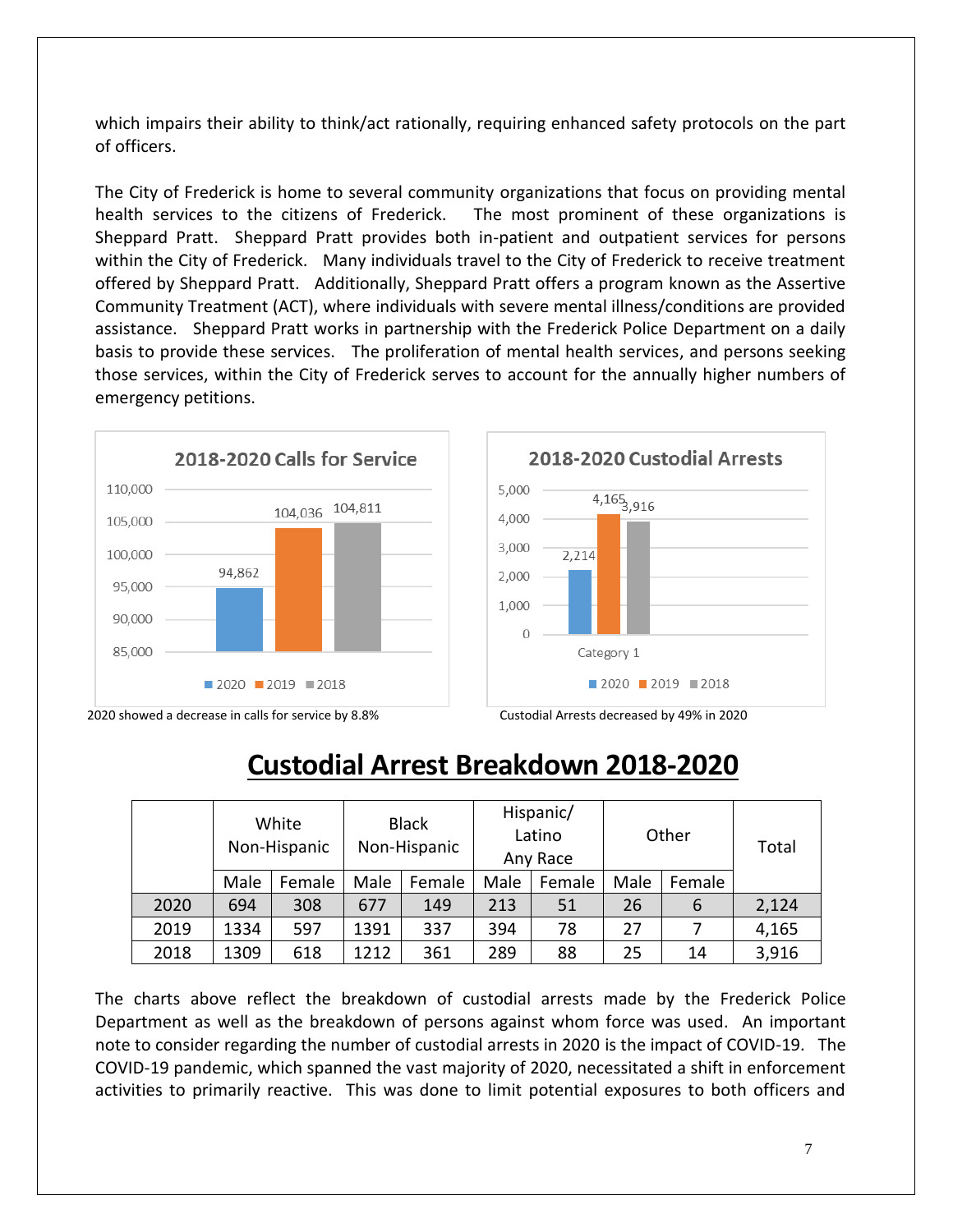civilians. Additionally, COVID-19 affected the ability of the Frederick County Adult Detention Center to accept arrestees. Due to the confined environment of the Detention Center, the Frederick County Sheriff's Office and the District Court Commissioners tightened the admittance criteria, resulting in more individuals being charged via criminal summons/arrest warrant vs actual physical/custodial arrest and transport to the Detention Center. The impact of COVID-19 is very evident in the 49% decrease in overall custodial arrests between 2020 and 2019.

In 2020, there were a total of 1,002 arrests of white/non-Hispanics (47%). There were a total of 826 arrests of black/non-Hispanic arrests (39%) and 264 arrest of Hispanic/Latino individuals (12%). By comparison, in 2019 there were 1,931 custodial arrests of white/non-Hispanics (46%), with 1,728 custodial arrests of black/non-Hispanics (44%) and 472 custodial arrests of Hispanic/Latinos (11%). In 2018 custodial arrests of whites/non-Hispanic persons accounted for 49%, custodial arrests for black non-Hispanics made up 40% and custodial arrests of Hispanics were 10% of the total number. Overall, the percentages of custodial arrests by race remained fairly consistent revealing no troubling trends. The largest fluctuation was a 5% decrease in custodial arrests of black/non-Hispanic individuals from 2020 to 2019. In relation to the sex of custodial arrests in 2020, there were 1,610 males arrested (76%) with 514 females arrested (24%). By comparison, in 2019, there were 3,146 males arrested (75%) and a total of 1,019 females arrested (25%). In 2018, males made up 72% of persons arrested and females accounted for 27% of those arrested. Consistent with overall custodial arrests, there was a decrease of 1,536 males arrested in 2020 with a decrease of 505 females arrested in 2020. Although there was a drastic reduction in the overall arrest numbers in 2020, the overall percentages by sex remained consistent with previous years. This leads one to conclude that no troubling trends regarding the sex of custodial arrests developed in 2020.

During the course of the custodial arrests of the 2,124 persons in 2020, force was used on one hundred twenty five (125) persons. This equates to force being used overall in only 6% of all persons during the course of a custodial arrest. The percentage was consistent across all demographic categories of arrestees, which reflects the Department's commitment to deescalation and utilizing the lowest levels of force to gain compliance.

# **Persons Against Whom Force Was Used Breakdown by Race/Ethnicity/Sex**

|      | White<br>Non-Hispanic |        | <b>Black</b><br>Non-Hispanic |        | Asian<br>Non-Hispanic |        |      | Hispanic/<br>Latino<br>Any Race |      | Unknown | Total |
|------|-----------------------|--------|------------------------------|--------|-----------------------|--------|------|---------------------------------|------|---------|-------|
|      | Male                  | Female | Male                         | Female | Male                  | Female | Male | Female                          | Male | Female  |       |
| 2020 | 55                    | 21     | 68                           | 14     |                       |        | 14   | 6                               |      |         | 183   |
| 2019 | 64                    | 21     | 77                           | 10     | 18                    |        |      |                                 | 0    |         | 192   |
| 2018 | 52                    | 17     | 71                           | 14     | 0                     | 0      | 15   |                                 |      |         | 175   |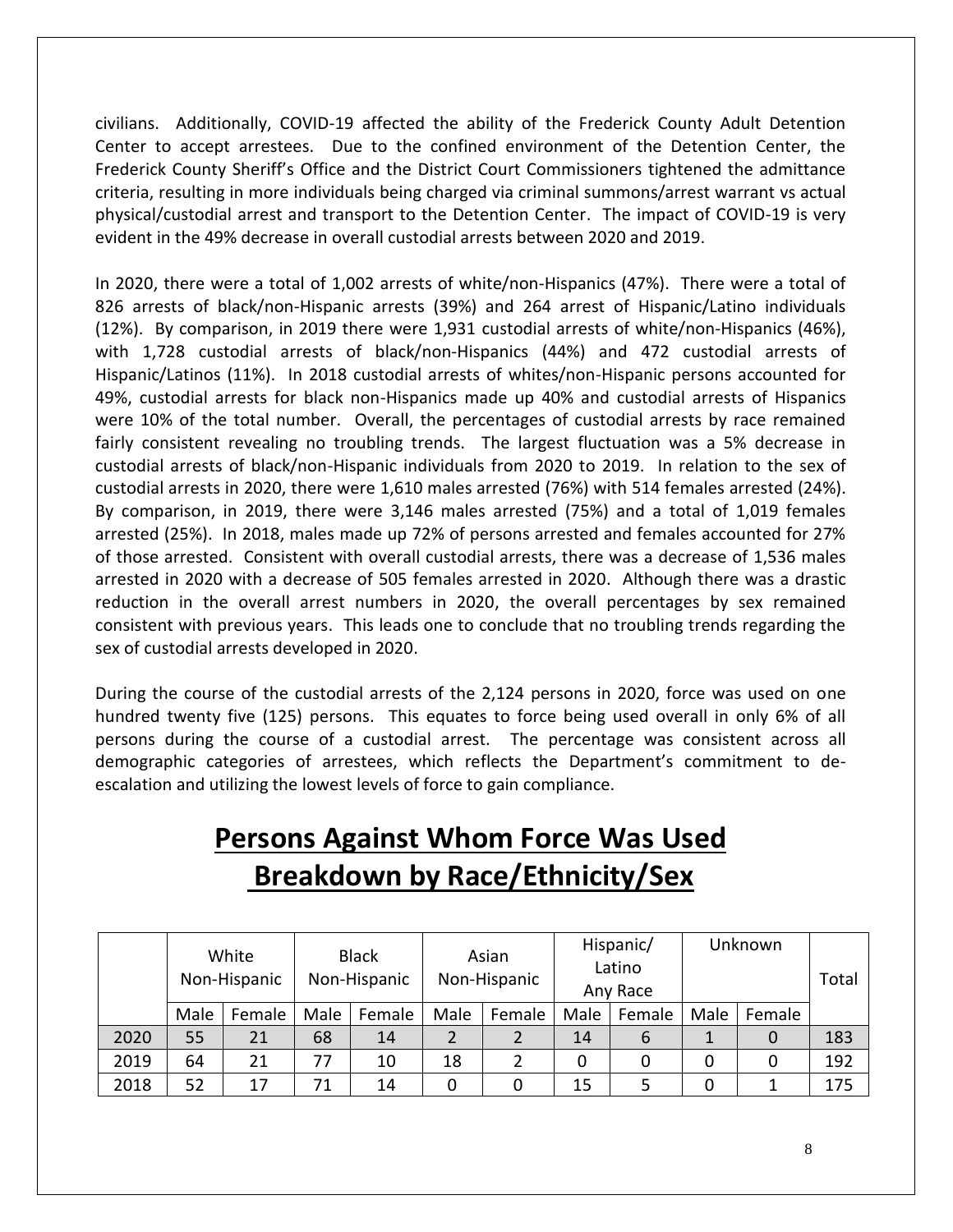In 2019, there were a total of 159 uses of force on males and 33 uses of force on females. In 2020, the number of uses of force on males decreased to 140 while the uses of force on females increased to 40. Although there is some variation within the numbers, there was no drastic variations between the years given the overall decline in both calls for service and custodial arrests. Arrests involving male subjects (102) accounted for the majority uses of force during arrests in 2020 at 82% overall. An analysis of this data shows no troubling trends based on any particular characteristic of race, sex, or ethnicity for 2020.

When examining data related to the race of persons against whom force was used, and comparing them to the arrest statistics, overall percentages have remained fairly consistent for the past three years. Across the three year period on average, White Non-Hispanic persons accounted for 48% of the overall arrests and 42% of these persons were subjected to force during arrest. Black Non-Hispanic persons made up 40% of all persons arrested and 46% of these persons were subjected to force during arrest. Hispanic/Latino persons made up 11% of total persons arrested and 7% had force applied during arrest. For purposes of this comparison, the demographics of Asian/Non-Hispanic and Others were combined. These demographics demographic accounted for 1% of arrested persons and 4.7% of persons against whom force was used.



# **Comparison of Use of Force by Month**

Traditionally summer months have incurred the higher number of use of force incidents as was evident in 2019. There was a noticeable difference in this data for 2020. In 2020, uses of force in the summer months were among the lowest for that year. This variance in 2020 can be attributed to high positivity rates of COVID-19 during the 2020 summer months. Coinciding with the high positivity rates came imposed occupancy/gathering restrictions, which hindered travel and outings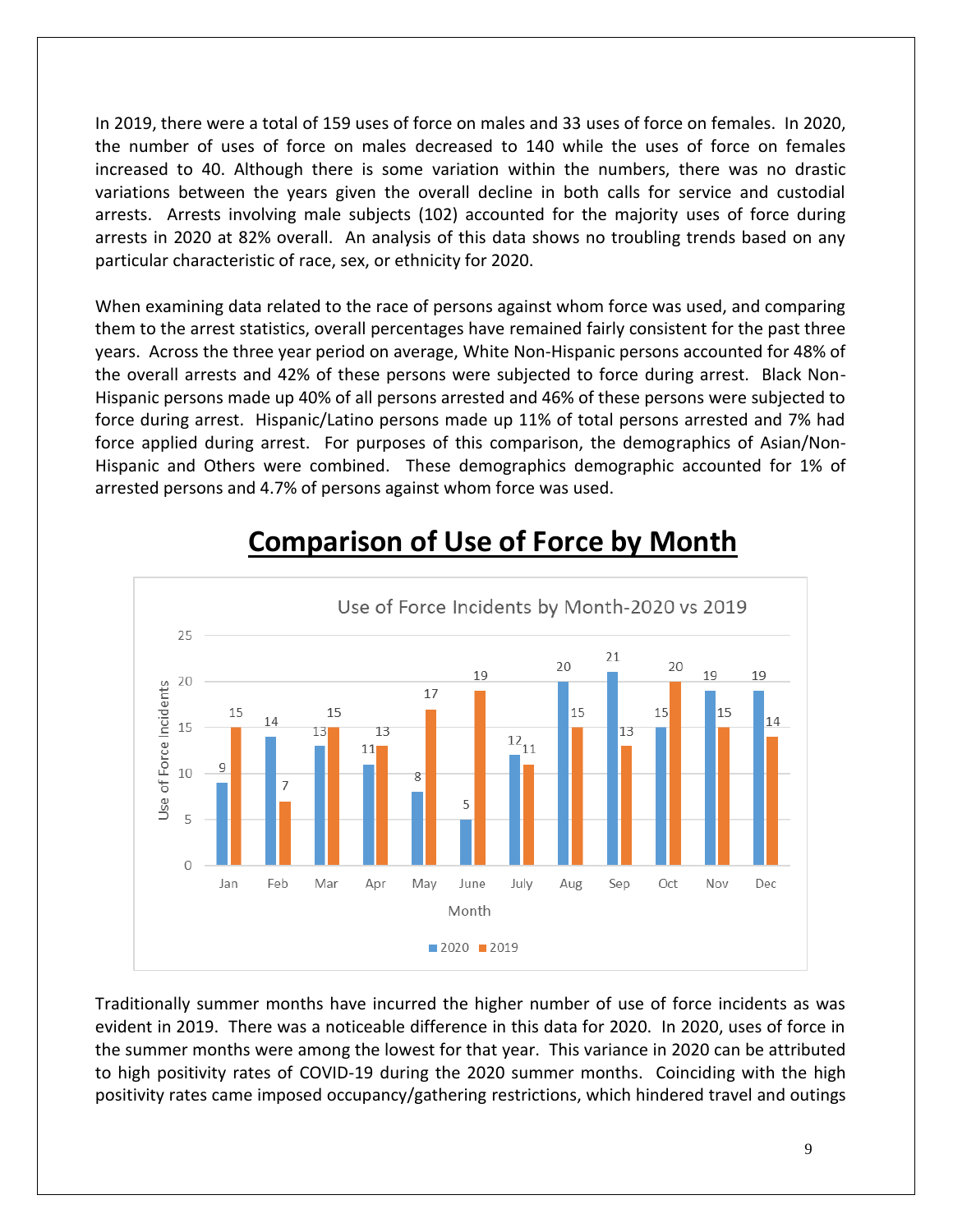for many people. This could explain the reason for the wide variance during the months of May and June. The other months displayed normal variations but no noticeable trends.



## **Comparison of Use of Force by Day of Week**

The above chart depicts the use of force incident comparisons among days of the week between 2019 and 2020. There were no noticeable trends among the days of the week between 2020 and 2019, with mostly normal numerical variations. The only noticeable difference between the yearly data is the increase in use of force incidents on Wednesdays. This appears to be an anomaly, as there are no events/occurrences specific to Wednesdays that would lead to such an increase.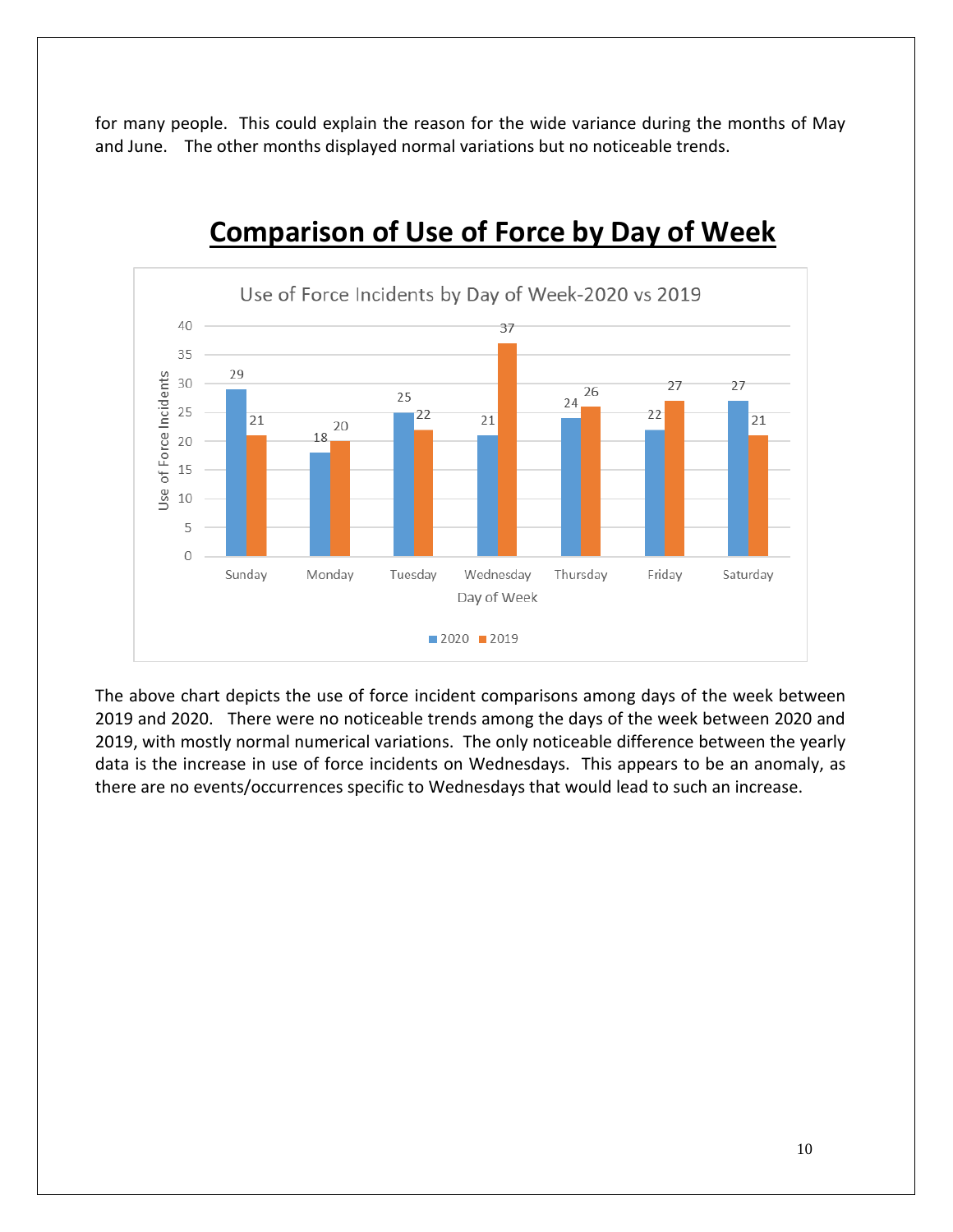

### **Comparison of Use of Force by Time of Day**

The above chart shows the time of day comparison between 2019 and 2020 in reference to use of force incidents. Historically the majority of the use of force incidents occur in the later evening hours, which remained consistent among the two years. This is usually the time when individuals are leaving work and attending various events/gatherings. The increased interactions have the potential to lead to more disputes that may require police intervention. There was a decrease in most areas for 2020, but the overall use of force incidents were lower as well.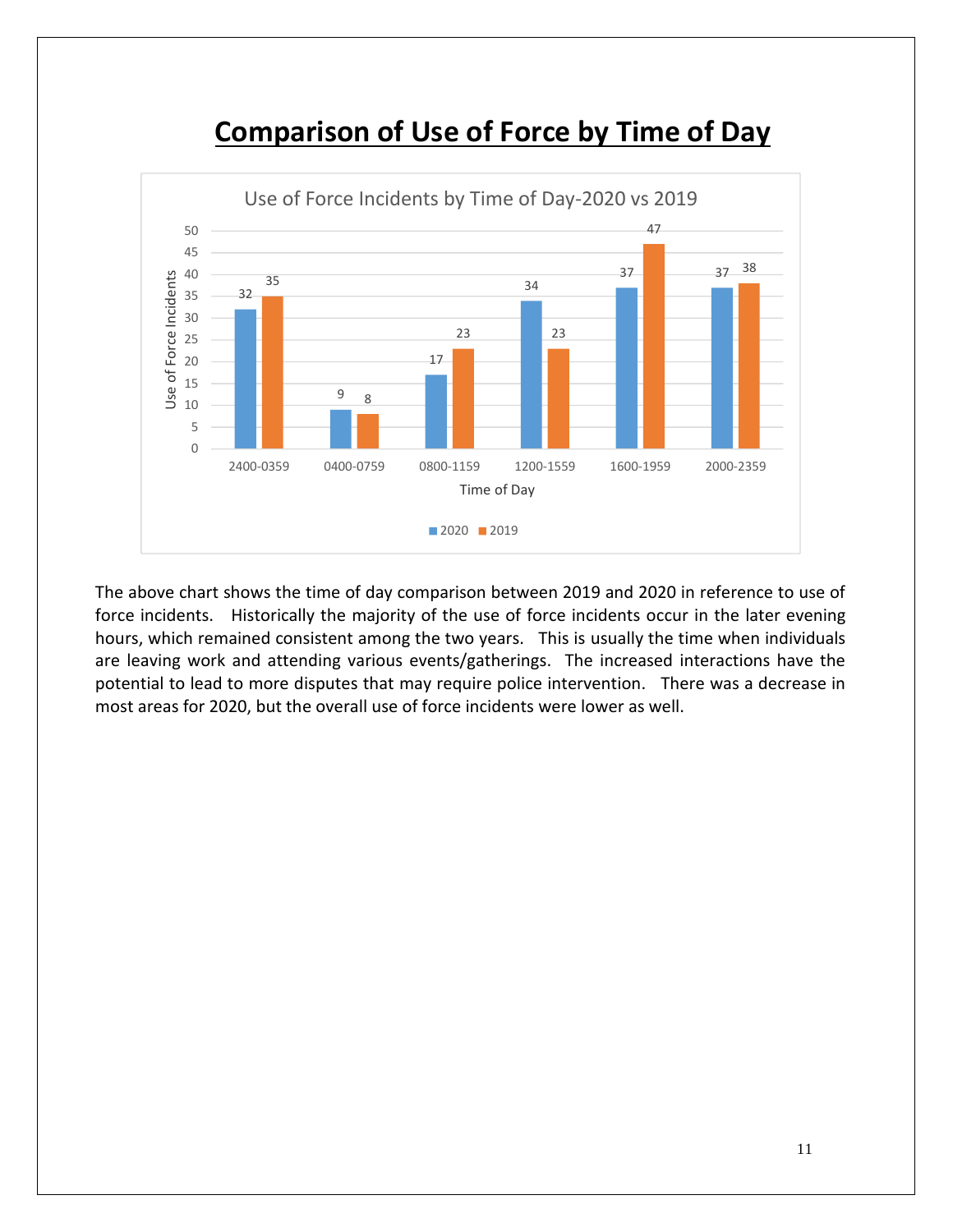# **Comparison of Uses of Force 2017 - 2020**

| <b>Level of Force Used</b>                                          | <b>Number of Uses</b> |              |                |          |  |  |
|---------------------------------------------------------------------|-----------------------|--------------|----------------|----------|--|--|
|                                                                     | 2017                  | 2018         | 2019           | 2020     |  |  |
| Point CEW                                                           | 5                     | 3            | 11             | 12       |  |  |
| Deploy CEW                                                          | $\overline{4}$        | 5            | 5              | 4        |  |  |
| <b>Point Firearm</b>                                                | 97                    | 66           | 53             | 60       |  |  |
| Discharge Firearm                                                   | $\overline{0}$        | 0<br>0       |                | $\Omega$ |  |  |
| Canine<br>Release/Apprehension                                      | $\overline{0}$        | $\mathbf{1}$ | 6              | 9        |  |  |
| <b>Baton-Use or Control</b>                                         | 4                     | 8            | $\overline{7}$ | 6        |  |  |
| OC Spray                                                            | $\Omega$              | 6            | 18             | 9        |  |  |
| Weaponless<br>(Empty/Light Hand Control,<br>Active Countermeasures) | 180                   | 363          | 371            | 459      |  |  |
| <b>Total Force Applications</b>                                     | 290 <sup>4</sup>      | 452          | 471            | 559      |  |  |

 $\overline{a}$ 

 $4$  Reporting software used to capture 2017 data only captured the highest level of force used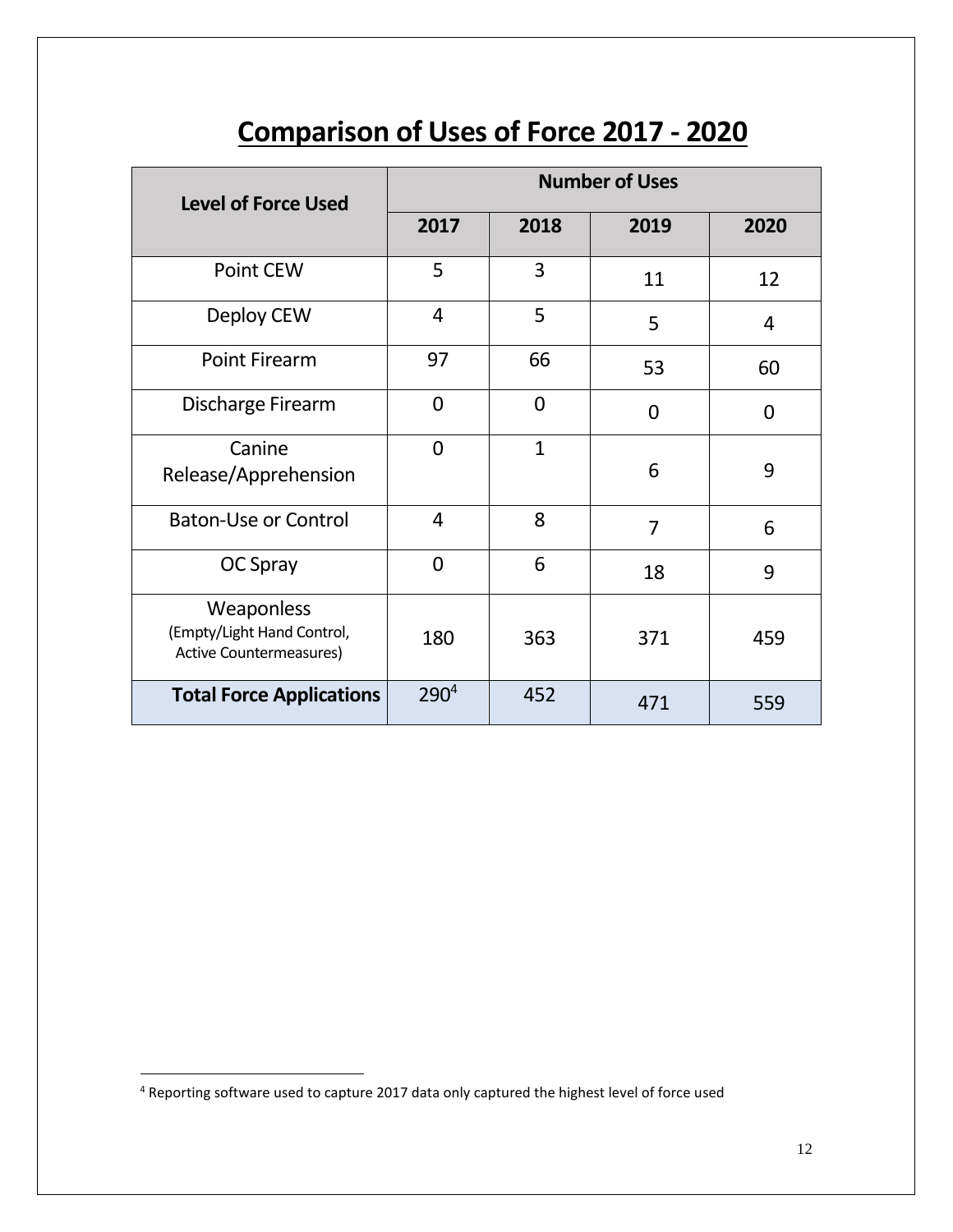In 2019 and 2020, the Frederick Police Department (FPD) increased the pointing of a CEW (Taser) from eleven to twelve, however the actual deployment of CEW decreased by 1 to 4 in 2020. The department also saw an increase in the pointing of a firearm in 2020.

Weaponless uses of force continue to be the most common uses of force administered. In 2020 weaponless uses of force accounted for 82% of the total uses of force. A more in depth review of the types of weaponless uses of force shows that FPD officers are consistently using the lowest level of force to gain compliance.

A comparison between the uses of force for 2019 and 2020, revealed only three areas where a noticeable difference was present. The first area was an increase in the utilization of weaponless techniques from 371 (2019) up to 459 (2020). Weaponless techniques are among the lower tier use of force techniques employed by police. Consistent with the training offered by the Frederick Police Department, officers utilize the least amount of force necessary to gain compliance. In order to utilize the least amount of force, the presence of multiple officers using low levels of force is often employed. This tends to shorten the use of force incident and potentially deter higher levels of resistance due to the presence of multiple officers.

The use of OC Spray also decreased dramatically to 9 (2020), as opposed to 18 in 2019. This decrease can be largely attributed to the increase in utilization of weaponless use of force techniques in 2020. With the increase in weaponless techniques employed by officers, the necessity to employ use of force agents such as OC spray decreased. The effectiveness of multiple officers using weaponless techniques reduced the need for other compliance methods.

The pointing of firearms (POF) by FPD officers increased slightly by 7 in 2020, with a total of 60. The slight increase can mainly be attributed to 2 incidents that combined for a total of 10 of the 60 pointing of firearms (16%). The first incident was a road rage incident where a driver pointed a handgun at 2 motorcyclists. The second incident involved the stop of a vehicle that was just involved in a shooting in Frederick County. In order to ensure the safety of all, a felony stop was conducted on both vehicles when located. With the subtraction of these two large incidents, the number for 2019 and 2020 would be essentially identical.

Overall, the comparison between 2019 and 2020 indicate no troubling trends. The Frederick Police Department continues its focus on de-escalation. Additionally, FPD incorporated training relevant to the utilization of other use of force resources assisted in keeping the majority of the uses of force on the lower level of the continuum.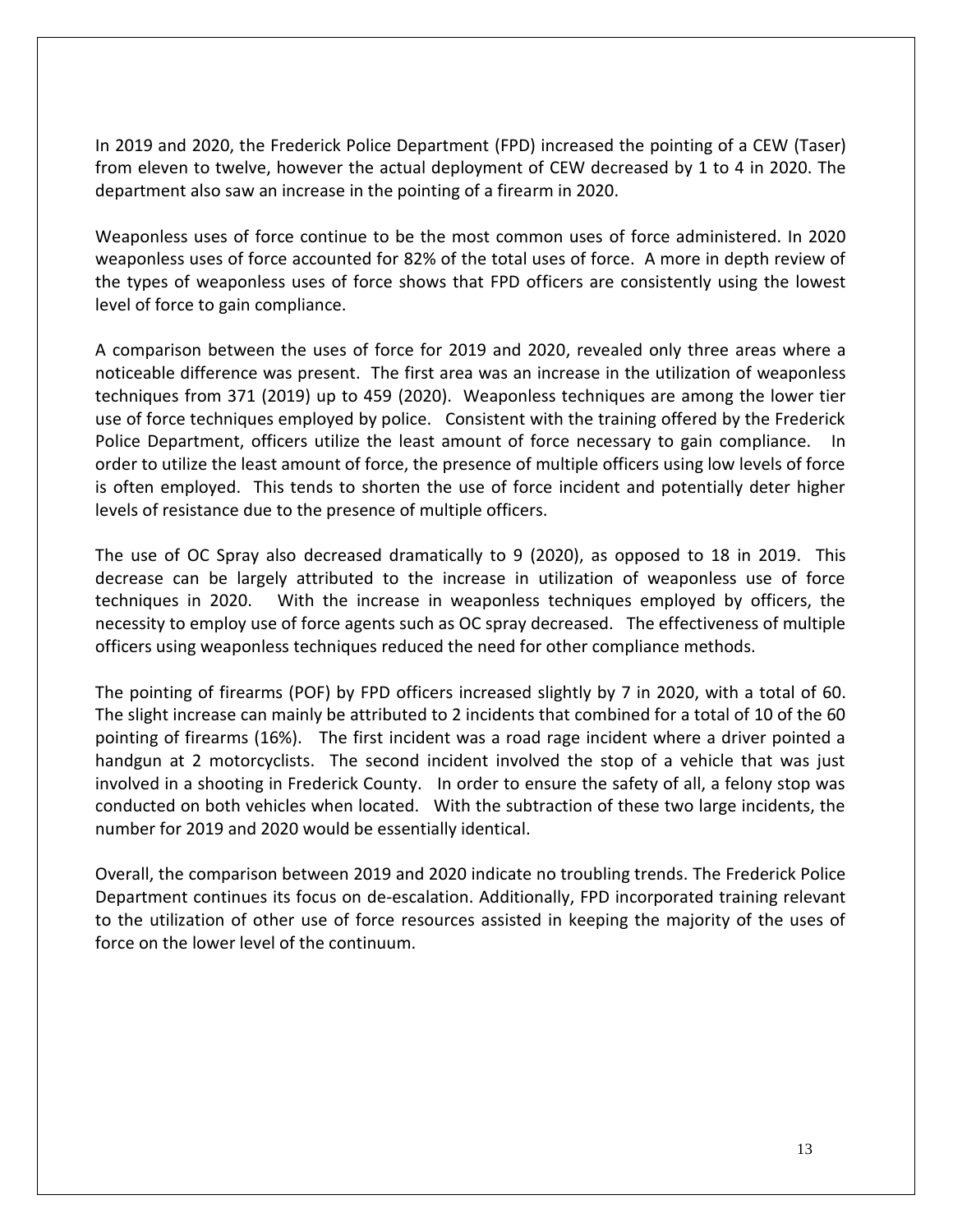

The most common weaponless Use of Force application in 2020 was a control hold, which accounted for 59.7% of all application types. This low level of force was commonly used to control combative subjects, and/or those who refused to be handcuffed for arrest or detention.



In examining the age data on Use of Force between 2019 and 2020 there doesn't appear to be any troubling trends. The age range remained consistent with that of previous years. Additionally the age range where the highest use of force is likely to occur (22-30) is consistent with the age range of offenders in some of the call types, which may require a use of force (i.e. assault, disorderly, etc.)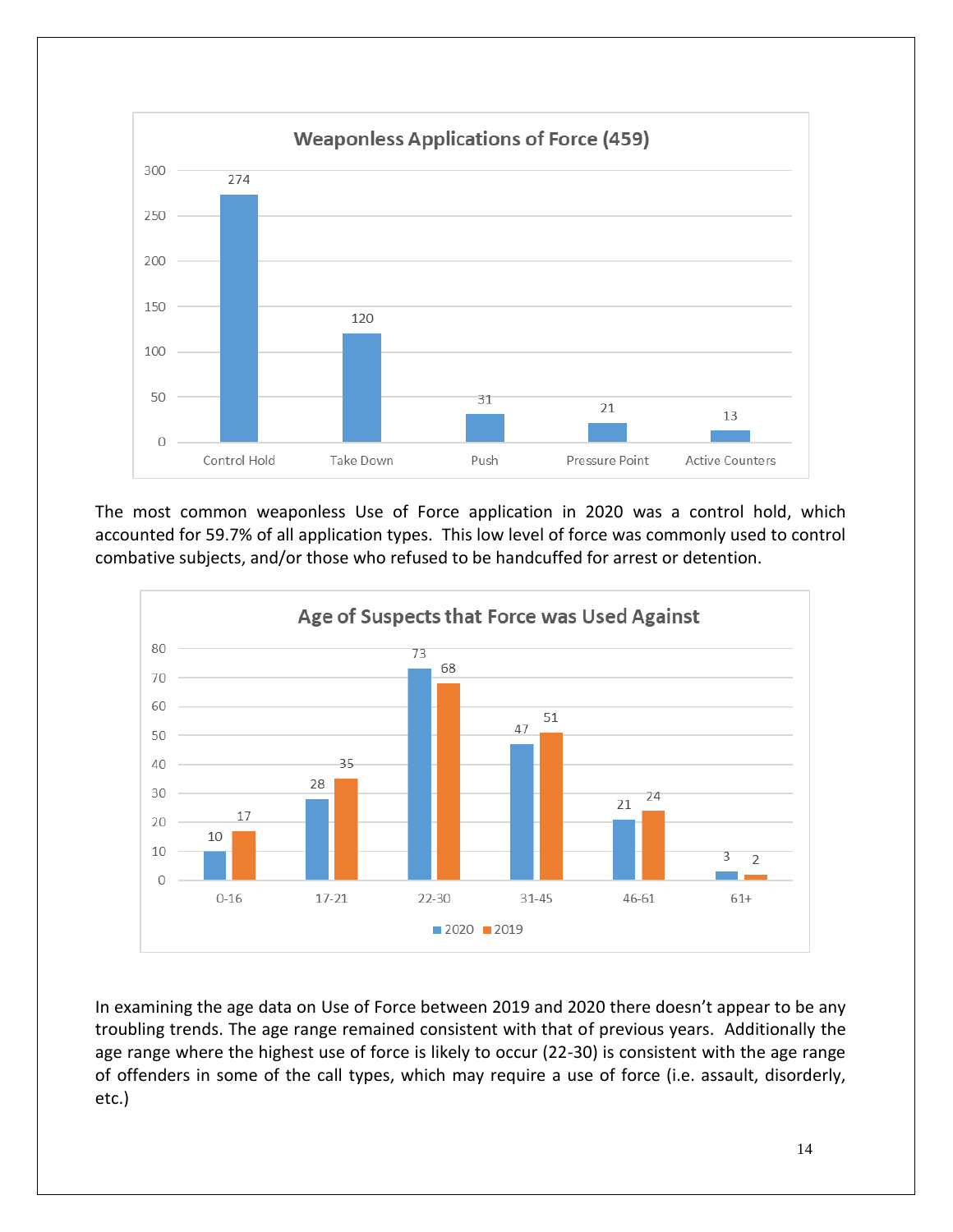### **Use of Force Injury Analysis**

Beginning in 2020, the Frederick Police Department (FPD) began capturing statistics regarding injuries sustained during use of force incidents. The injury statistics encompassed both injuries to officers and involved citizens. In 2020, there were 44 reported injuries to non-officer personnel during use of force incidents. Of these 44 subjects, 24 were treated and released at a local hospital, while 3 subjects were released to the custody of the Hospital for non-use of force related concerns. 2 of those 3 subjects were released to the custody of the hospital for an emergency petition while the remaining subject was released to the custody of the hospital due to extreme intoxication. 17 subjects were treated on scene by Emergency Medical Services personnel. All of the injuries to citizens from use of force incidents were minor in nature and did not require any extended medical treatment. The Frederick Police Department maintains a policy which stipulates that any individual in police custody that complains of injury will be provided medical treatment. Individuals who are to be transported to the Frederick County Adult Detention Center require what is known as a "hospital release". This requires that the individual receive a signed review from a Physician which indicates that the subject is in sufficient physical condition to be transported to the Frederick County Adult Detention Center without the risk of further injury. Due to COVID restrictions implemented by the Frederick County Adult Detention Center in 2020, the vast majority of arrestees would not be placed. This factor accounts for the number of individuals who were treated on scene by EMS.

There were a total of 35 reported injuries to officers who were involved in use of force incidents during 2020. Of these 35 injuries to officers, 15 were treated and released at a local medical facility (either Frederick Health Hospital or Frederick Health Employer Solutions). 6 of these officers were treated on scene by EMS and the other 14 officers refused any medical treatment. The Frederick Police Department maintains a policy where officers are required to report any potential injuries to their supervisors immediately. Often times, these injuries require to medical treatment and are only reported as a precaution. There were no injuries to officers in 2020 from a use of force incident that required any extended medical treatment.

### **Body Worn Camera Review**

Beginning in 2018, the Frederick Police Department (FPD) tracked when Body Worn Camera (BWC) video was captured during use of force incidents. FPD expanded its body worn camera program in August of 2020, which included outfitting every uniformed officer in the Patrol division at the rank of Sergeant and below. Video was recorded in 55% of the Department's Use of Force incidents in 2020, which is an increase in the 29% from 2019. However, it should be noted, this number only indicates that a BWC was present at the scene, and may or may not have captured the actual UOF by the officer, as well as suspect behaviors. With the outfitting of all uniformed officers in the Patrol Division during the latter half of 2020, the number of incidents in which body worn cameras will be present is expected to increase dramatically in 2021.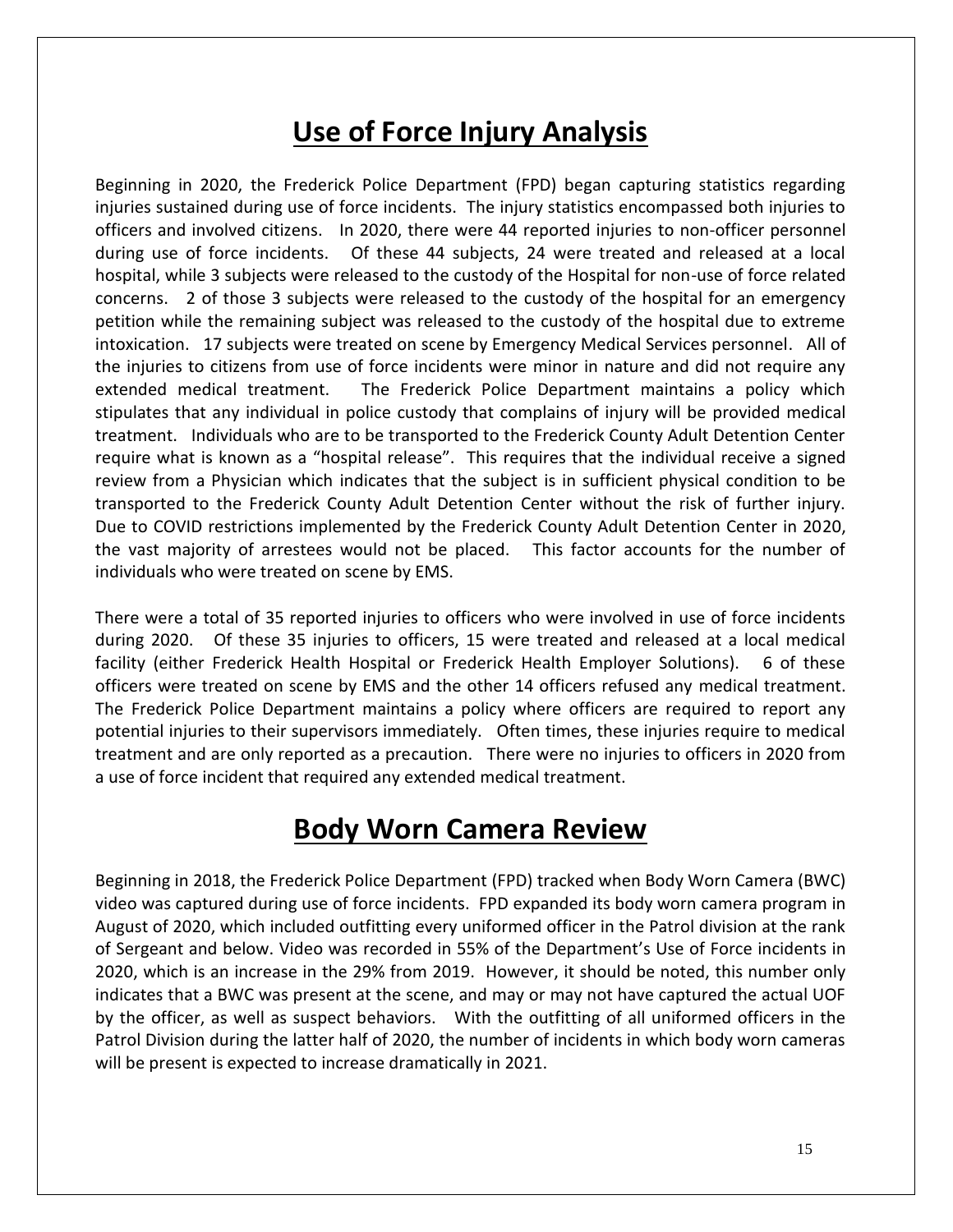BWC footage is reviewed by the supervisor and chain of command as part of the review process of the required use of force report. Reviews of the footage uncovered no troubling trends or issues. The video information was forwarded to the Department's defensive tactics instructors for possible incorporation / use in future trainings. An important factor to consider is that the Frederick Police Department secured grant funding toward the end of 2020 for more body worn cameras. These additional purchases will outfit the Frederick Police Department's Outreach Unit, as well as other uniformed personnel assigned to divisions outside of the Patrol Division.

### **Use of Force Complaints**

In 2020, the Frederick Police Department received 0 excessive / inappropriate Use of Force complaints. This number was down from a total of 6 excessive/inappropriate Use of Force complaints that were received in 2019. All Use of Force incidents continue to be evaluated for their accordance with applicable laws and policies, regardless of any complaints regarding the force utilized.

### **Training/ De-escalation**

COVID-19 has affected all levels of Frederick Police Department operation in 2020, commensurate with all forms of government operation nationwide. On March 13, 2020 the Mayor declared a state of emergency within the City of Frederick due to the COVID-19 Pandemic. Included in this order, and subsequent orders, was a reduction regarding in person meetings for all City of Frederick employees. This caused a modification in the Frederick Police Department's training scheduled. The Frederick Police Department gradually reinstituted in person training as restrictions were lifted by the Mayor. In 2020, Frederick Police Department (FPD) officers received 8 hours of CEW Training and 4.5 hours of Firearms Training during in-service trainings. Included in the Firearms training was a review of the use of force policies for the Frederick Police Department. In addition to attending and completing the aforementioned training, Department Supervisors received an additional 1 hour of UOF training during Supervisor In-Service. Consistent with the Frederick Police Department's dedication to training and policy reinforcement, the use of force of policy is disseminated electronically to all Department members annually and must be reviewed/signed off by all officers.

FPD has committed itself to the implementation and utilization of various de-escalation techniques. The goal of de-escalation techniques is to obtain voluntary compliance from citizens without having to resort to use of force techniques. These de-escalation techniques are employed upon arrival to the scene and contact with individuals. De-escalation training has been incorporated into all levels of FPD training (both entry level and annual in-service). FPD divides its de-escalation techniques into both: pre and post use of force incidents. Some common pre incident de-escalation techniques include, but are not limited to: tactical use of cover, mobilization of additional resources and use of verbal communication strategies. Examples of post incident de-escalation techniques include, but are not limited to: placement of individuals into the recovery position, establishing a positive rapport/line of communication and application of any necessary medical treatment.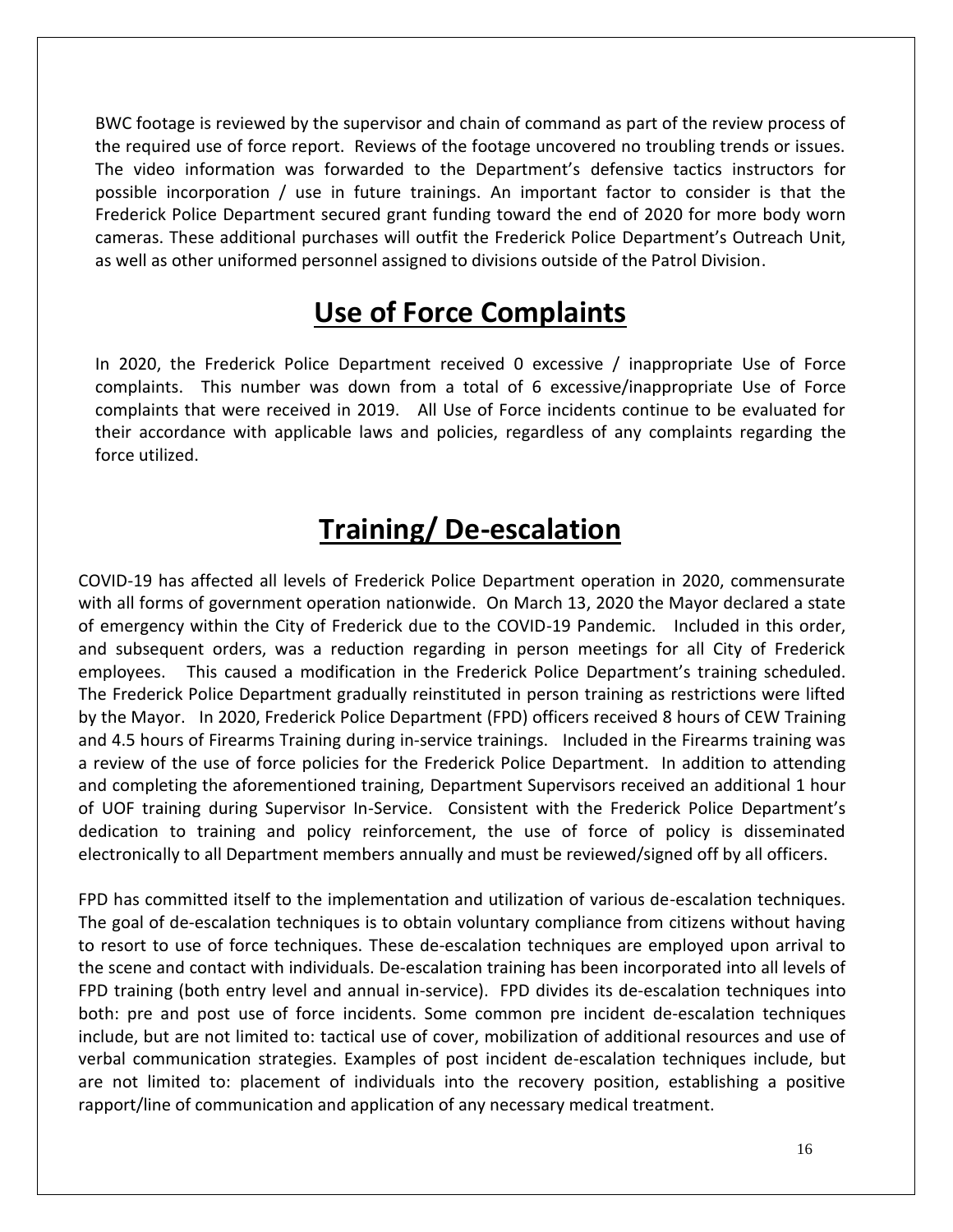The emphasis on de-escalation techniques could account for the decrease in certain categories of Use of Force (i.e. pointing of firearms) while other categories have increased (i.e. weaponless). Commensurate with the emphasis on de-escalation techniques is the practice of having sufficient officers on scene before engaging with citizens where force is likely to be used. It has been shown that the presence of multiple officers on scene can be a use of force deterrent and eliminate resistance from individuals. A result of having more officers on scene could be an increase in lower levels of use of force along with an increase in the applications of force, as is evident from the data.

#### **Summary**

A review of the Frederick Police Department's 2020 Use of Force data uncovers no troubling trends or issues. All numbers between 2020 and 2019 were fairly consistent, with the justified exceptions noted above. Officers have continued to do an excellent job complying with the required use of force reporting procedures and following Department guidelines, training and policies and procedures regarding application of use of force techniques. The increase in the types of use of force data now being captured will position the Department and the Training Unit to be able to identify areas to focus future use of force and defensive tactics trainings in the academy and during in-service and roll call. The inclusion of this data has already produced beneficial results, with the increased utilization of weaponless techniques to ensure safe compliance.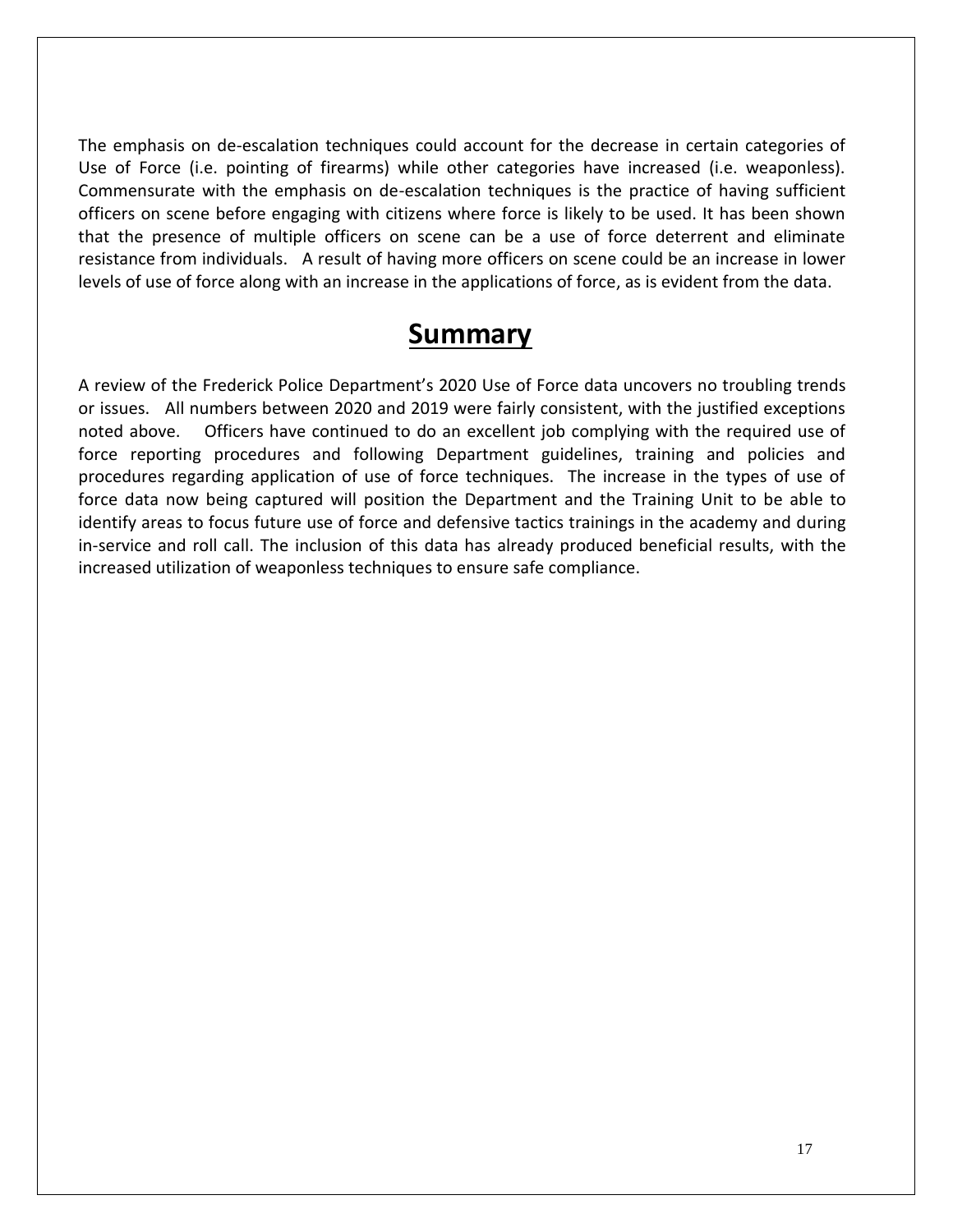# **Complaints and Internal Investigations**

The Frederick Police Department received or generated 63 complaints involving its employees in 2020. See Table below.

"Complaint" refers to any report, allegation, accusation or statement in which an individual describes a problem or dissatisfaction with the behavior or performance of any departmental employee or departmental policy/procedure. It does not automatically indicate the alleged activity actually occurred.

- Complaint Category 1 is an expression of dissatisfaction or concern by a citizen that does not involve any violations of laws, ordinances, or general orders, and lends itself to *direct and immediate* resolution by the supervisor/command officer who speaks to the citizen.
- Complaint Categories 2A and 3A are formal investigations to find facts that can either prove or disprove the alleged minor violations.
- Complaint Categories 2B and 3B are minor violations considered performance issues. They are non-disciplinary in nature, and are addressed by counseling, remedial training, or both.
- Complaint Category 4 is a formal investigation of more serious allegations, or allegations requiring an investigation that is more extensive.
- Complaint Category 5 is a complaint from a source outside the Department concerning its current use of a particular, specific departmental policy, practice or procedure. A Category Five Complaint will be handled by an individual designated by the Office of the Chief.
- Each complaint may involve more than one alleged violation of rules, so the number of allegations is higher than the number of total complaints.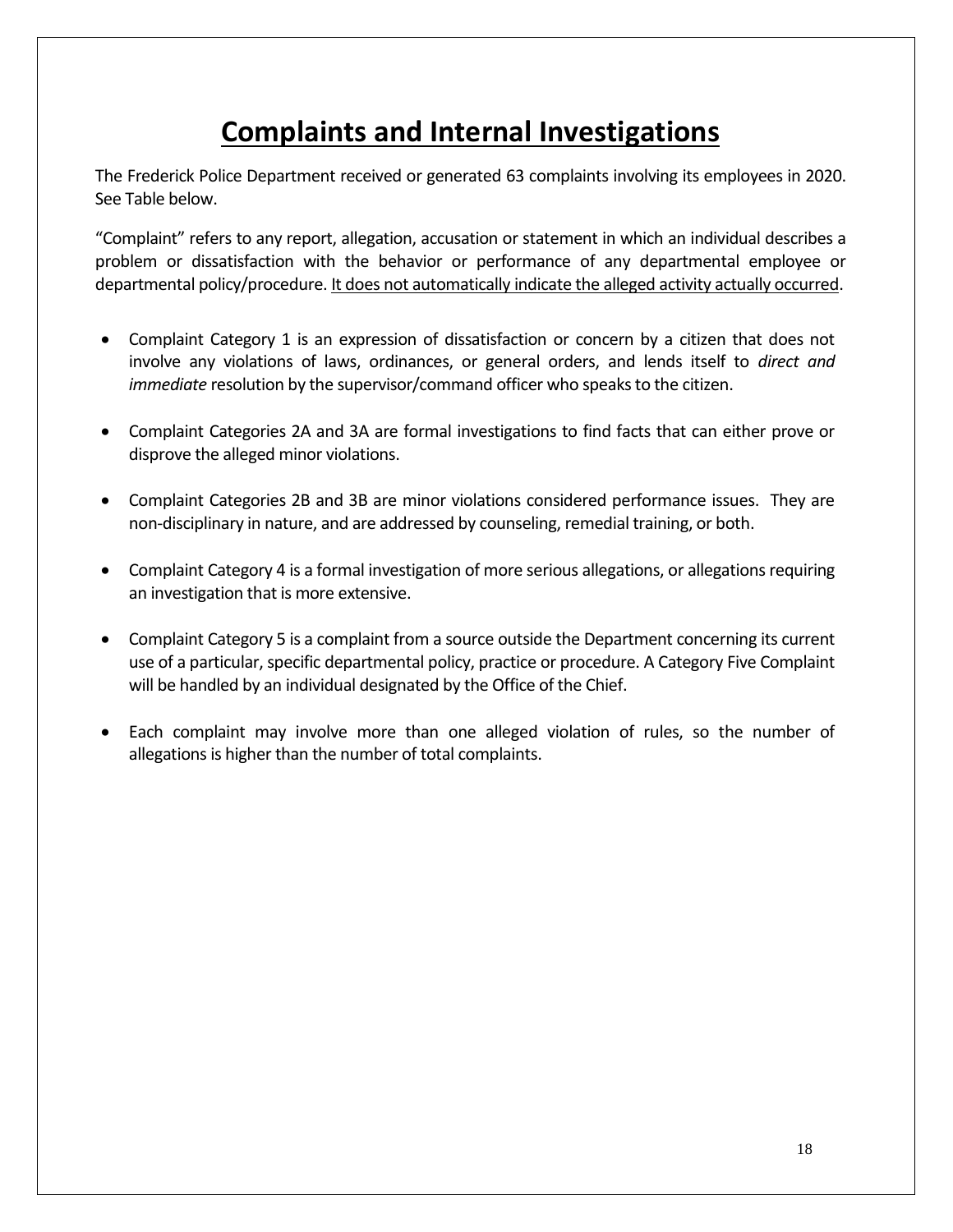| <b>Complaint Category</b>                        | Total          |
|--------------------------------------------------|----------------|
| 1 (No Violation)                                 | 27             |
| 2A (Citizen Generated-Formal Investigation)      | $\overline{2}$ |
| 2B (Citizen Generated-Performance Issue)         | $\overline{2}$ |
| 3A (Department Initiated - Formal Investigation) | 4              |
| 3B (Department Initiated-Performance Issue)      | 17             |
| 4 (Potentially Serious Complaints)               | 11             |
| 5 (Organizational Complaints)                    | O              |
| <b>Total Complaints in all Categories:</b>       | 63             |

#### **2020 Complaints Received by Category**

#### **2020 Most Common Allegations**

(Please note some complaints involve multiple allegations)

| <b>Alleged Violation</b>            | 2020 |
|-------------------------------------|------|
| Laws & Directives                   | 17   |
| At Fault Motor Vehicle Accidents    | 13   |
| Lack of Civility & Respect          | 12   |
| Unprofessional / Unbecoming Conduct |      |
| Attention to Duty/Work Performance  | 5    |

#### **At-Fault Motor Vehicle Accidents**

The total of number of at-fault collisions, which resulted in an internal investigation for 2020, is 13, which is a decrease from last year's total of 16. The vast majority of the at-fault accidents in 2020 resulted in superficial or minor damage to the involved vehicles. For a detailed breakdown, refer to the Training Division's 2020 Departmental Motor Vehicle Collision Analysis.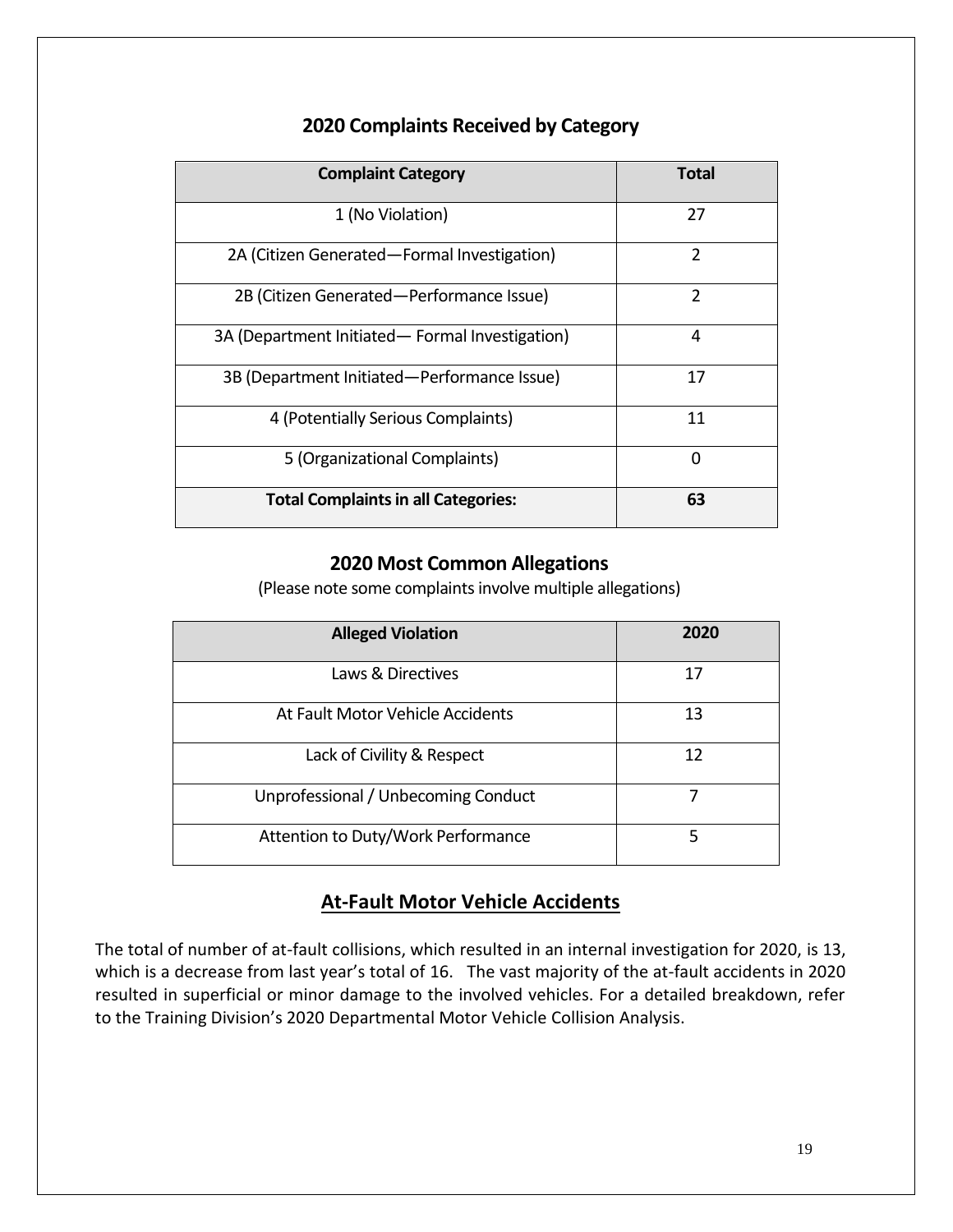#### **Excessive / Inappropriate Force**

In 2020, The Frederick Police Department received zero excessive/inappropriate Use of Force (UOF) complaints. This was down from 6 in 2019. The decline in use of force can be attributed to a variety of factors, to include the Department's continued focus on de-escalation techniques. Perhaps the major factor in the decline of complaints surrounding use of force was the impact of the COVID-19 pandemic on police response. There was a decline in calls for service and a restriction on proactive personal contacts during the COVID-19 pandemic, which lasted for a significant portion of the calendar year. With the decline in those numbers, the chances for any any excessive/inappropriate force complaints appeared to decrease as well.

#### **Lack of Civility and Respect / Unbecoming Conduct**

Complaints of lack of civility and unbecoming conduct sometimes go hand in hand. However, "civility and respect" is generally applied to conduct when a complainant feels that an officer was terse, unfriendly, or rude. Sometimes, citizens allege incivility when the officer merely provides unwelcome information that the complainant disagrees with. Unbecoming conduct is generally an unacceptable behavior that, if true, has the potential to have a negative effect on the agency's reputation. For 2020, the Frederick Police Department had twelve (12) allegations involving civility and respect which is higher than the 7 in 2019. Keep in mind the classification of lack of civility is up to the shift supervisor or PSD whom investigates the allegation. Depending on the situation, the classification may change to unbecoming conduct, laws and directives, etc.

#### **Laws and Directives**

An officer accused of a laws and directives violation may have been accused of a wide range of misconduct, such as a crime, civil offense, or traffic violation; disobeying an order; disregarding an assigned call for service from a dispatcher; or not reporting a potentially serious violation by another employee. In 2020, the Frederick Police Department received 17 complaints, which was down one from 18 in 2019. An examination of the various violations involving Laws and Directives in 2020 revealed a wide variety of laws/directives violated. The most commonly violated law/directive was General Order 1650 (Standards of Employee Conduct). This General Order is the most comprehensive policy governing officers' actions/behaviors and contains over 50 sections regarding performance/behavior standards. There were no more than two (2) violations of any section regarding this general order by all officers in 2020. This General Order is sent out for review via PowerDMS to all employees annually. With the lack of violations in a particular category and the annual review mandated to all employees, there does not appear to be a need for specialized retraining in reference to laws and directives violations at this point.

#### **Bias Based Complaints**

Bias based complaints generally revolve around complaints where an individual feels specifically and unjustly targeted due to a particular characteristic/trait. These traits cans vary but can include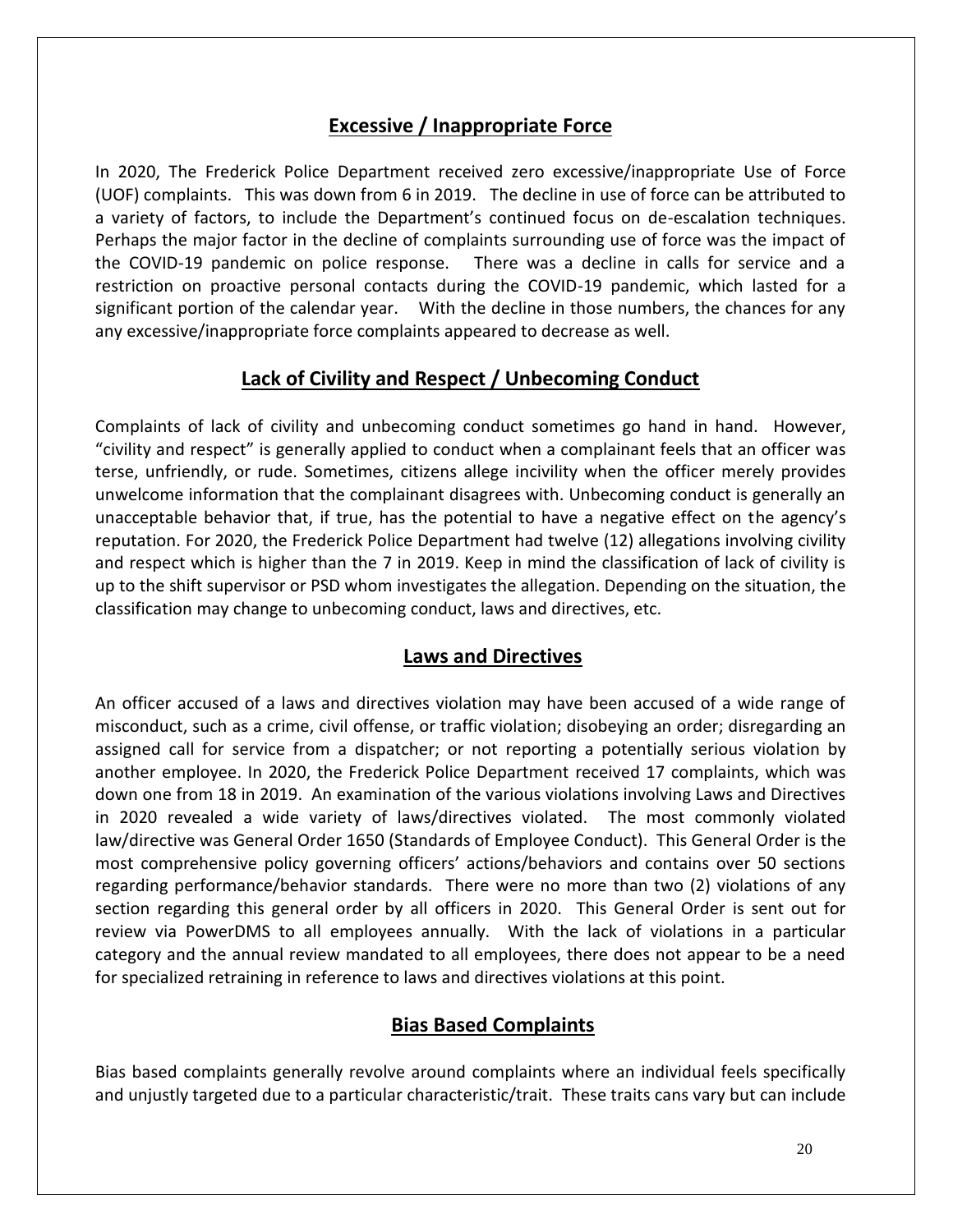such things are one's race, gender, sexual orientation, religion, etc. The Frederick Police Department received zero bias based complaints in 2020, which was down from 2 in 2019.



The above chart shows the findings for the 63 complaints in 2020. As noted, three complaints are still open and being investigated, or pending a resolution. The standard of proof in internal investigations and administrative hearings is a "preponderance of the evidence." This burden of proof is set by Title 3 of the Public Safety Article.

#### **Summary**

- In 2020, the Frederick Police Department received 63 complaints, compared to 76 in 2019.
- The majority of all complaints received were resolved at intake, either by the first line supervisor, Division Commander, or Internal Affairs (71%).
- In 2020, 34 of the 63 complaints (54%) were internally generated.
- The decrease in total complaints can be largely attributed to a decrease in proactive physical contacts made by the Frederick Police Department during periods of high COVID-19 outbreaks. These restrictions on proactive physical contacts were done out of an abundance of caution by the Frederick Police Department in an effort to minimize potential exposures to citizens and Officers. Additionally there were periods of restricted outdoor gatherings/activity that were mandated by state law. This reduced potential contacts between citizens and officers.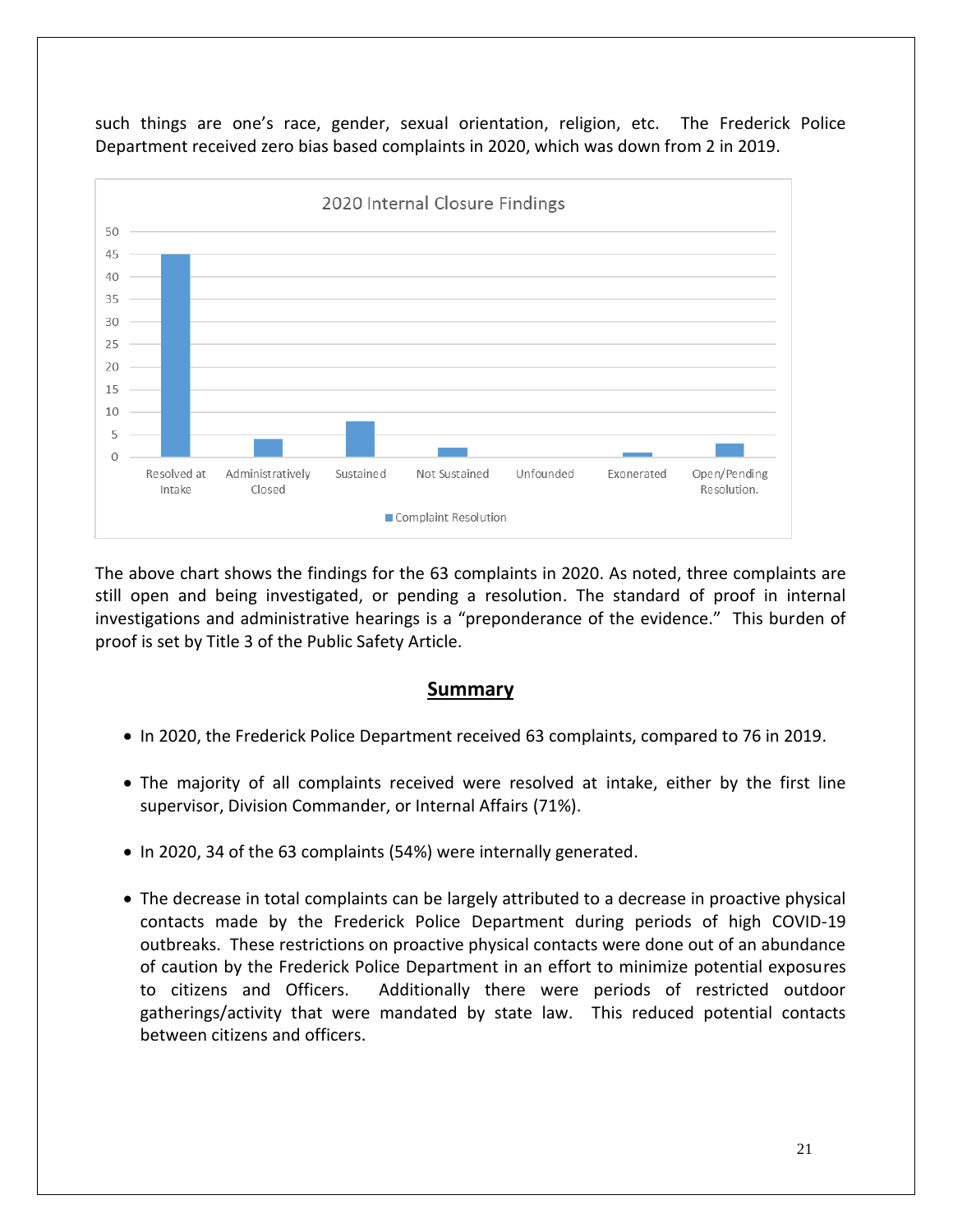#### **Glossary**

**COMPLAINT FINDINGS (DISPOSITION)**: The official result of the Department's inquiry or investigation into a Complaint that will determine whether or not any administrative and/or disciplinary action will be considered.

- **EXONERATED**: The incident complained about did occur but was justified, legal, and proper.
- **NOT SUSTAINED:** There is not sufficient evidence to support the allegation(s).
- **SUSTAINED**: The allegation is supported by sufficient evidence or there is sufficient evidence to show misconduct not based on the original Complaint.
- **UNFOUNDED**: The investigation has determined no facts to support that the incident complained about actually occurred.
- **ADMINISTRATIVELY CLOSED**: The Department has deemed it inappropriate or unnecessary to proceed with further investigation or disciplinary proceedings.
- **RESOLVED AT INTAKE** No Violation. The supervisor has determined that the matter complained about is not a violation of orders, ordinances, or laws
- **RESOLVED AT INTAKE** Performance closure. The supervisor/command officer receiving the citizen Complaint/report of the incident has resolved the matter; informal counseling/supervisory direction was given to the employee at the time. The matter may be reflected in the employee's Performance Evaluation Report (by use of the Performance Action Form)

**DEADLY FORCE**: Physical force which, by its application, causes death or has a high probability of causing death or serious physical injury.

**EXCESSIVE FORCE**: Physical force that is grossly disproportionate to the actual or potential threat posed by an individual, and exceeds the amount of force that a reasonable, trained police officer would deem permissible to apply in a given situation. The application of excessive force either causes or may potentially cause injury to an individual.

**FORCE**: The amount of effort used by a police officer to gain compliance from a subject while acting in his official capacity, whether on or off duty. This definition includes both physical force and "constructive force" (presence, commands, pointing a firearm, etc.).

**INAPPROPRIATE FORCE**: A higher level of force than a reasonable, trained police officer would utilize or deem permissible to apply in a given situation using established departmental and/or judicially accepted standards.

**INTERNAL INVESTIGATION**: The administrative investigation of a Complaint by the Department.

**APPROPRIATE FORCE**: The amount of force which a reasonable, trained law enforcement officer would apply or determine to be permissible to apply in a given situation in order to obtain compliance from a resistant individual, using established departmental and/or judicially accepted standards. Appropriate Force must be commensurate with the actual or potential threat posed based upon the articulable facts of a given situation, in keeping with the policies and procedures of the Department, and recognized by the courts as reasonable.

**ARREST (CUSTODIAL)**: Confinement or detention by police or government authorities during which a person is entitled to certain warnings as to his rights when questioned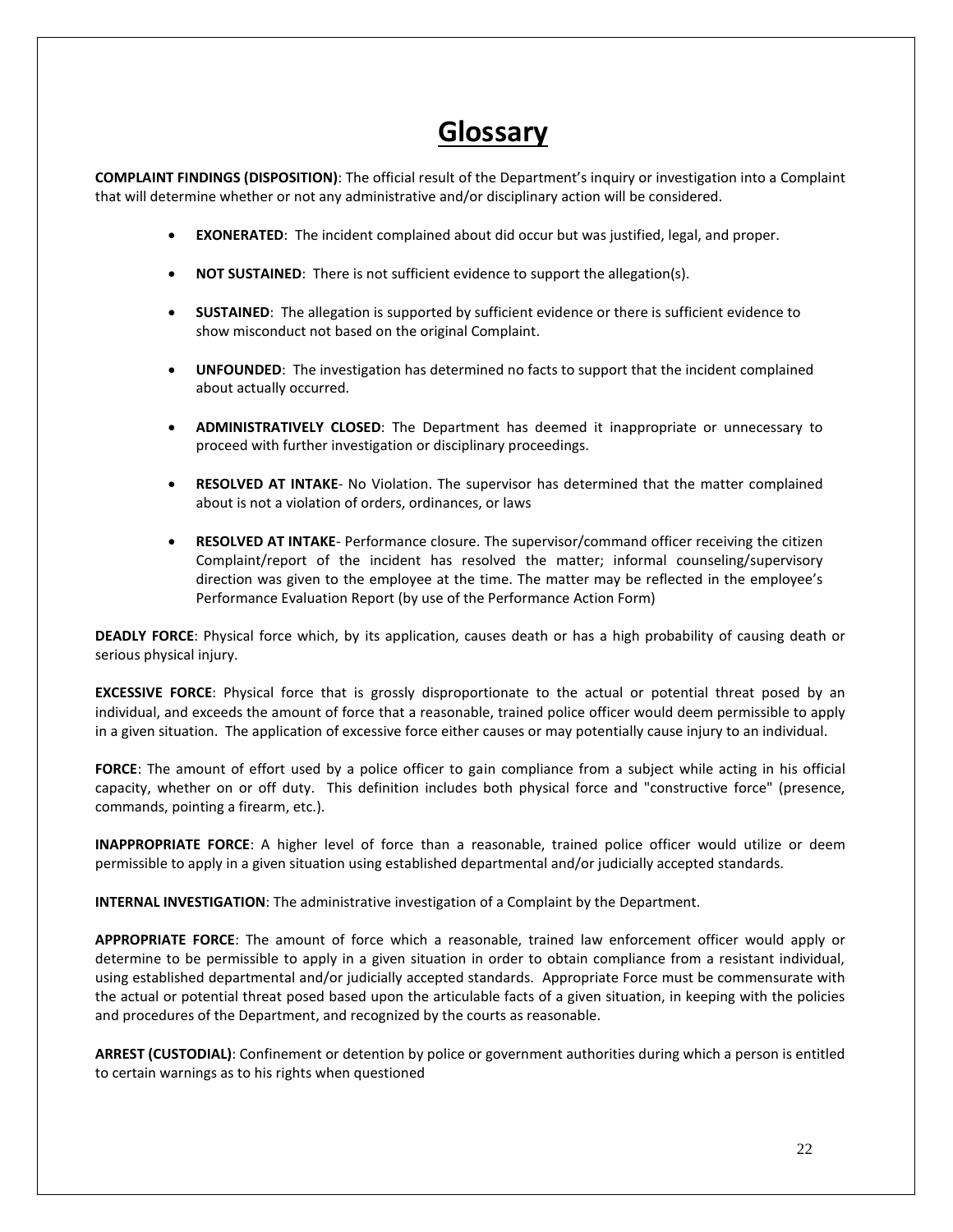**COMPLAINT**: Any report, allegation, accusation or statement in which an individual describes a problem or dissatisfaction with the behavior or performance of any departmental employee or departmental policy/procedure.

**COMPLAINT FINDINGS (DISPOSITION)**: The official result of the Department's inquiry or investigation into a Complaint that will determine whether or not any administrative and/or disciplinary action will be considered.

- **EXONERATED**: The incident complained about did occur but was justified, legal, and proper.
- **NOT SUSTAINED:** There is not sufficient evidence to support the allegation(s).
- **SUSTAINED**: The allegation is supported by sufficient evidence or there is sufficient evidence to show misconduct not based on the original Complaint.
- **UNFOUNDED**: The investigation has determined no facts to support that the incident complained about actually occurred.
- **ADMINISTRATIVELY CLOSED**: The Department has deemed it inappropriate or unnecessary to proceed with further investigation or disciplinary proceedings.

**DEADLY FORCE**: Physical force which, by its application, causes death or has a high probability of causing death or serious physical injury.

**DE-ESCALATION**: Pre-Incident: Taking action or communicating during a potential force encounter in an attempt to stabilize the situation and reduce the immediacy of the threat faced by the officer so that more time, options, and resources can be called upon to resolve the situation without the use of force or with a reduction in the force necessary. Examples of pre-incident de-escalation actions include, but are not limited to: tactical use of cover, use of tactical verbal communication strategies, etc. Post-Incident: Taking action to communicate and professionally stabilize a situation after a use of force. Examples of post-incident de-escalation actions include, but are not limited to: placing the person on which force was used into a recovery position, maintaining an open airway, establishing a professional rapport, application of immediate life-saving first aid techniques when it is safe to do so, immediate summoning emergency medical personnel (if necessary), etc.

**EMPTY-HAND CONTROL**: Any weaponless control or technique performed with empty or open hands, such as control holds, joint locks and manipulation, pressure points, takedowns and the intentional moving (pushing) of an uncooperative person, as well as instinctive weaponless control techniques used to gain control of a resistant subject. **Empty-hand control does not include any strikes or active use of personal weapons (feet, fists, elbows, knees, etc.) or the mere application of handcuffs.**

**EXCESSIVE FORCE**: Physical force that is grossly disproportionate to the actual or potential threat posed by an individual, and exceeds the amount of force that a reasonable, trained police officer would deem permissible to apply in a given situation. The application of excessive force either causes or may potentially cause injury to an individual.

**FORCE**: The amount of effort used by a police officer to gain compliance from a subject while acting in his official capacity, whether on or off duty. This definition includes both physical force and "constructive force" (presence, commands, pointing a firearm, etc.).

**INAPPROPRIATE FORCE**: A higher level of force than a reasonable, trained police officer would utilize or deem permissible to apply in a given situation using established departmental and/or judicially accepted standards.

**INTERNAL INVESTIGATION**: The administrative investigation of a Complaint by the Department.

**LIGHT-HANDED CONTROL**: Any minimal physical hand contact used by an officer to guide, direct or steer an individual in a given direction.